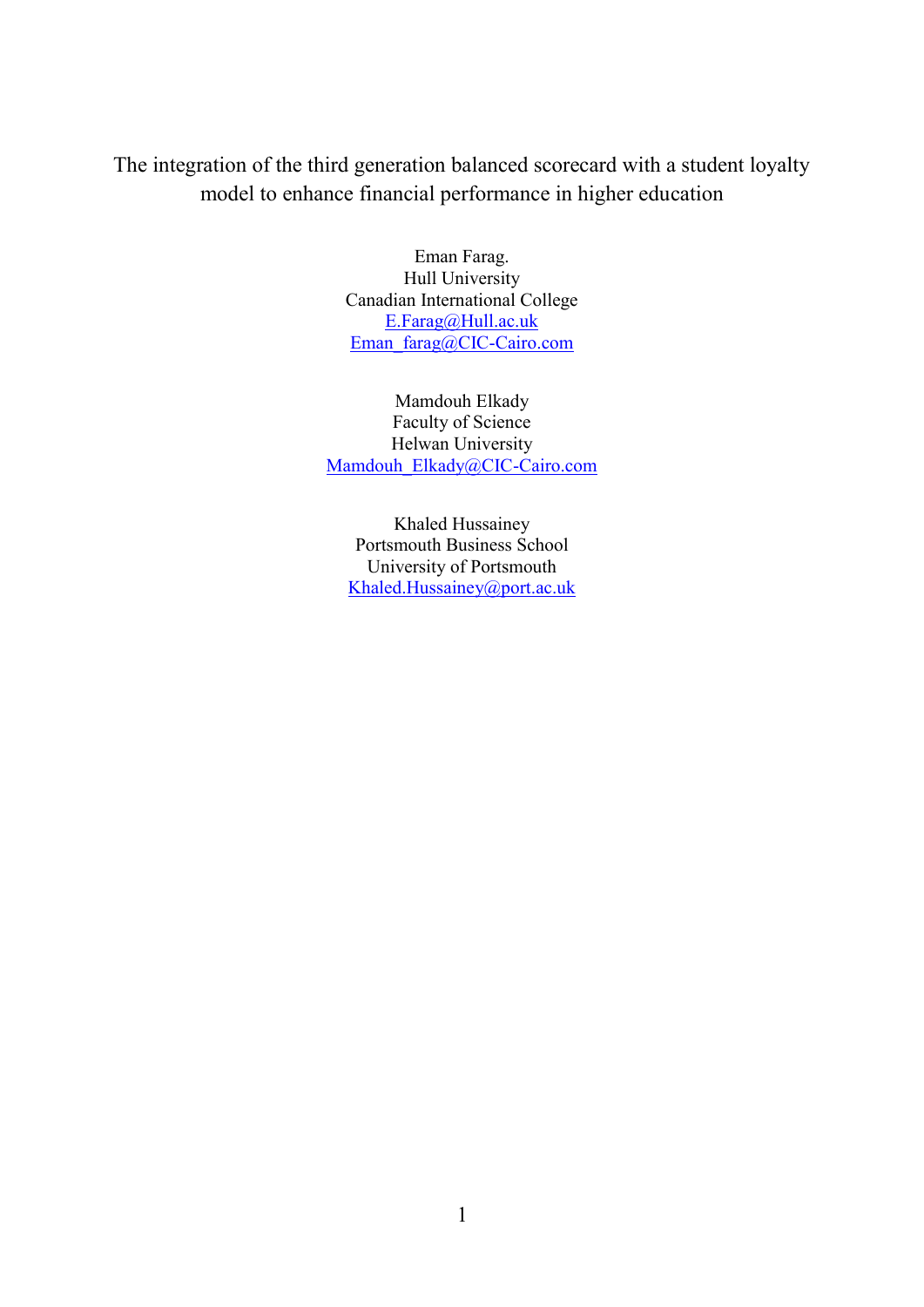# **Bio**

Dr Eman Farag is a visiting post-doctor research of Accounting at Hull Business School, Hull University. Prior to this she has held visiting post-doctor research position at University of Plymouth. She has held academic positions at Canadian International College (Egypt), MSA University (Egypt), MTI University (Egypt) and Suez Canal University (Egypt). In these positions she has taught a wide range of accounting and finance courses at undergraduate and postgraduate levels, and held significant administration responsibilities in managing MBA and CMA programmes in Accounting and finance at universities in Egypt. In addition, she was an executive vice general chair of conferences and seminars in Accounting & Finance at CIC University and director of graduation projects programme for students undertaking accounting and finance programmes at MSA University.

Professor Mamdouh Elkady is a Professor of mathematics at Helwan sciences faculty, Helwan University (Egypt). He holds an academic position at Canadian International College (Egypt), he is a vice president at CIC, in Egypt, Prior to this he has held academic position at Saudi Arabia, in these positions he has taught a wide range of Mathematics and operation research courses at undergraduate and postgraduate levels, in addition, he has supervised many PhD theses in that field. He also a member at board of editorial in high ranked mathematics journals.

Professor Khaled Hussainey is a Professor of Accounting and Financial Management at Portsmouth University. He has published more than 70-refereed papers in academic journals and international conferences proceedings. His research provides a cohesive and major contribution to corporate reporting and corporate finance literature. He has been awarded the prestigious 2007 Best Paper Award of the British Accounting Review for my paper "Loss firms' annual report narratives and share price anticipation of earnings' & the prestigious 2012 Best Paper Award of the Journal of Risk Finance for his paper "Revisiting the capital structure puzzle: UK evidence". He is currently a Co-Editor-in-Chief of Journal of Financial Reporting and Accounting; an Associate Editor for Journal of Applied Accounting Research and International Journal of Accounting, Auditing and Performance Evaluation.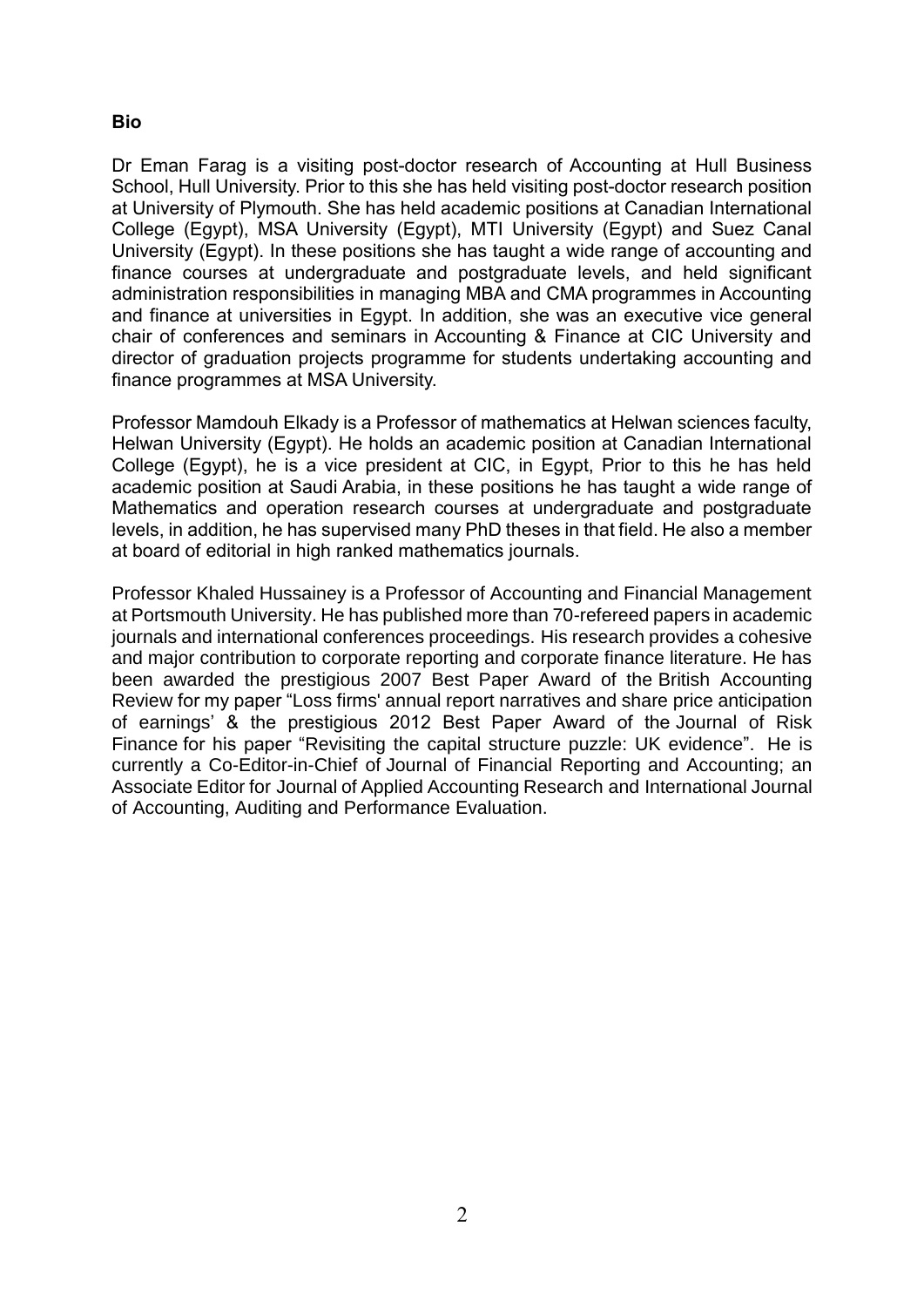#### **Abstract**

We have developed a set of appropriate performance evaluation measurements for the Private Higher Education (PHE) sector, based mainly on the integration between the third Generation Balanced Scorecard (3rd GBSC) and a Students' Loyalty Model (SLM). We describe the process of the development of customers' (students') loyalty, taking into consideration the improvement of the quality education process by increasing students' satisfaction, loyalty and financial performance respectively, by improving key performance indicators (KPIs) of the 3rd GBSC. Furthermore, we pursue a case study methodology of the application of the 3rd GBSC integrated with a SLM at Egypt's Canadian International College (CIC). We also investigate students' satisfaction of the CIC's Faculty of Engineering. We find that the application of the suggested model has a significant association with the improvement of the CIC's KPIs related to Education Quality (EQ). Furthermore, the application of this integration model increases the anticipation of profitability.

Keywords: 3<sup>rd</sup> Generation of Balance Scorecard (3<sup>rd</sup> GBSC); Student Loyalty Model (SLM); Higher Education; Key Performance Indicators (KPIs).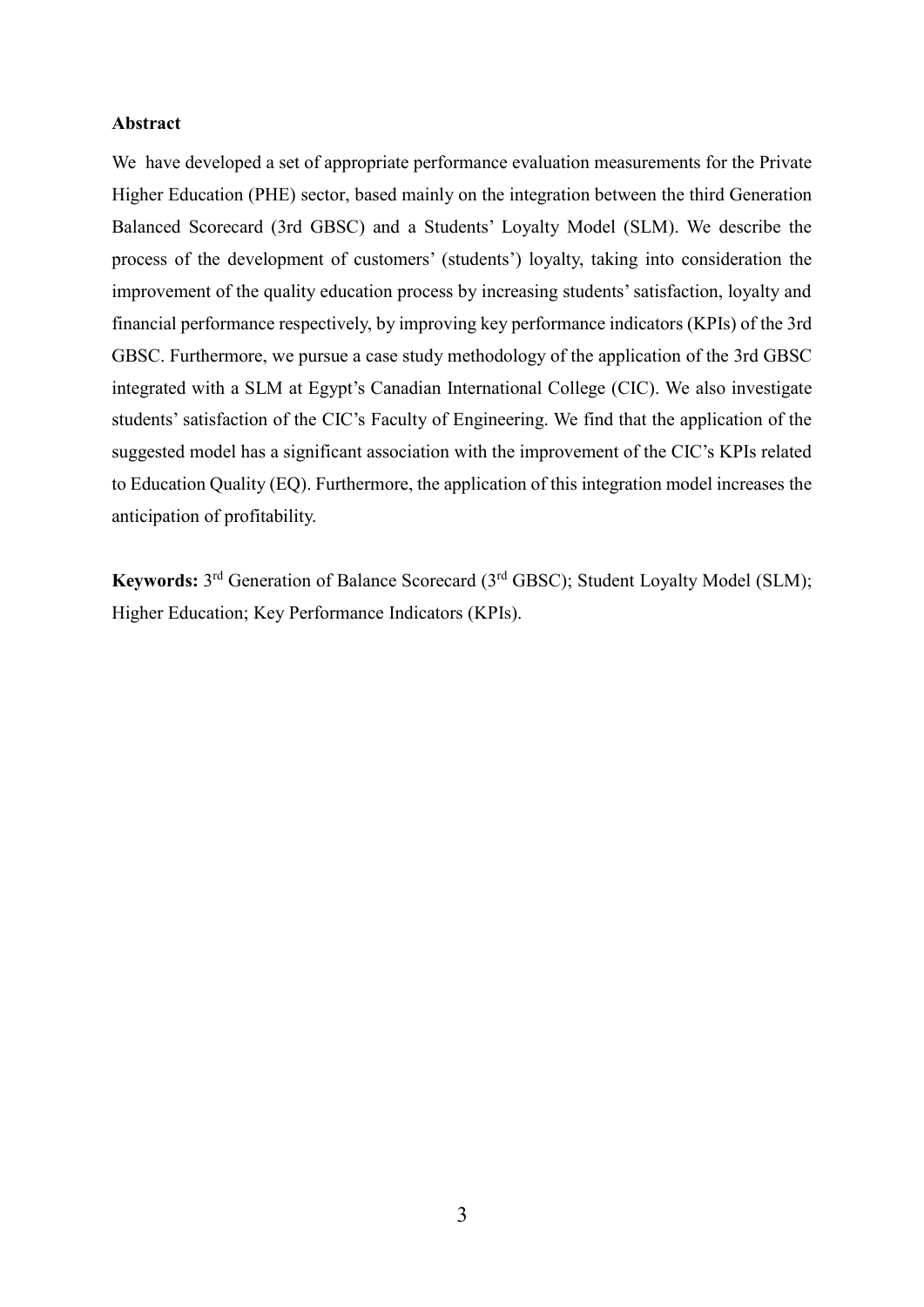#### **1. Introduction**

<u>.</u>

We aim to reveal, through the application of the integration model comprising of the  $3<sup>rd</sup>$ Generation Balanced Scorecard (3rd GBSC) and a Student Loyalty Model (SLM), an improvement to Key Performance Indicators (KPIs) of Education Quality (EQ); in turn, this leads to an increased anticipation of the CIC's<sup>1</sup> profitability. In addition, the majority of the research focuses on the application of the original generation of the Balanced Scorecard (BSC) in the higher education sector (e.g. Chen et al. 2006 and Ismail and Al-Thaoiehie 2015) and the improvement of KPIs (Wu et al. 2011). None of these studies examine how and to what extent the application of 3<sup>rd</sup> GBSC consistently with SLM, influences the different quality factors in the Higher Private Education (HPE)' institutional education process.

This paper uses the CIC as a case study, which is one of Egypt's HPES institutions. In a recent and highly relevant piece of multi- application BSC research, based on the government's HES, Farid et al. (2008) examine the application of BSC based on the key characteristics of Italy's HES. In addition, Ismail and Al-Thaoiehie (2015) used a case study to examine the application of BSC based on the recommendation of KPIs in Saudi Arabia's private and public universities. This study examines the significance of improving EQ KPIs and the application of an integration model in the CIC. It is the first contribution of emerging economies in general and Egypt in particular. We are motivated to examine the model in the context of the CIC as it was a new campus and its managers ought to have been aware of the benefits of applying the suggested model in leading to the establishment of a strong infrastructure. We also have access to the CIC's data. The study aims to answer the following research questions:

Q1. Does the integration between the 3rd GBSC and SLM improving the CIC's KPIs? Q2. To what extent, do the results of the new integration model (the  $3<sup>rd</sup>$  GBSC with a SLM) differ from the CIC's current performance measurement of EQ?

Q3. Does the application of an integration model improve the quality of the CIC's education process?

 $Q4$ . Does the application of the  $3<sup>rd</sup>$  GBSC with a SLM increase the anticipation of the CIC's profitability?

We find that the application of the suggested model has a significant association with the improvement of the CIC's EQ KPIs. We also find that the application of this model increases the anticipation of profitability.

<sup>&</sup>lt;sup>1</sup> The Canadian International College (CIC) is one of Egypt's Private Higher Education (PHE) institutions. It is a new branch of the CIC group, which was established in 2012. This study focuses on the Faculty of Engineering, which is linked to Ministry of Higher Education.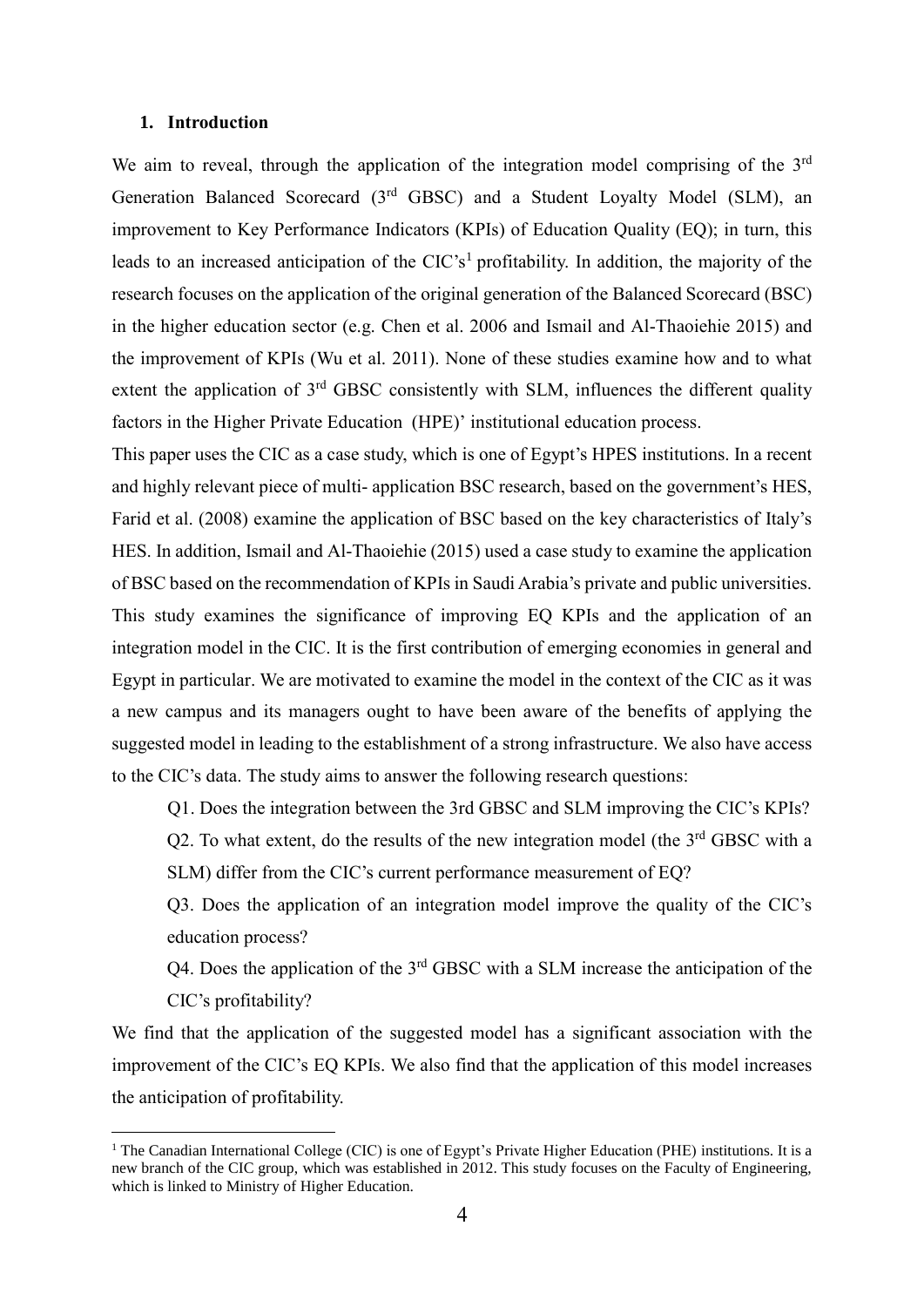This paper makes several contributions to research on BSC. First, although prior research focused on the application of the original generation of BSC in all HE sector, our paper is the first to examine the application of the 3rd GBSC in the HES. Second, this paper provides the first evidence that the integration model between the 3rd GBSC and a SLM reveals a significant association between this suggested model and the improvement of EQ KPIs. Furthermore, our paper introduces a new tool to anticipate the financial performance in the PHE sector. Finally, this paper evaluates the students' satisfaction of the CIC's current system, captured through a SLM, and, after the application of the integration model, it measures the KPIs'weighted values in motivating managers to respond sensibly by reporting their expectations of profitability.

#### **Literature Review on the Balanced Scorecard in the Higher Education**

There is a massive literature on the use of the BSC in many sectors. The reviewed literature shows that numerous studies examined the effectiveness of the BSC in HES. Ismail and Al-Thaoiehie (2015) found that the top ranked KPIs in the education sector are those related to the customer and internal business process perspectives of 1<sup>st</sup> GBSC. They did not find similar results for indicators related to the learning and growth and financial and economic perspectives of the same generation of the BSC. Furthermore, they noticed that most indicators had significant differences according to the type and age of the universities. Ismail and Al-Thaoiehie (2015)' paper extends previous studies on measuring performance excellence in the HE sector by considering a set of KPIs which fit educational systems in emerging economies in general and Saudi Arabia in particular. Similarly, Sudirman (2012) found that BSC was a performance management system which could be used appropriately to improve a higher education institution's accountability by translating its vision, mission and strategy into a series of performance indicators which drive change towards the improvement of Hasanuddin University, in Indonesia. Furthermore, Sordo et al. (2012) found that the application of BSC in Italian university can provide the following:

i. A strategic vision in order to systematise the information that the rectors and academic staff will have to use.

ii. The creation of both a guide and a strategic reporting system;

iii. An external communication of the strategic objectives achieved in the context of an increased competition between universities.

In addition, Aljardali et al. (2012) created a framework that enables PHE Lebanese institutions to implement the BSC. They argue that deans of Lebanese universities could begin the process of implementing the BSC and monitor the implementation process to avoid any potential failure.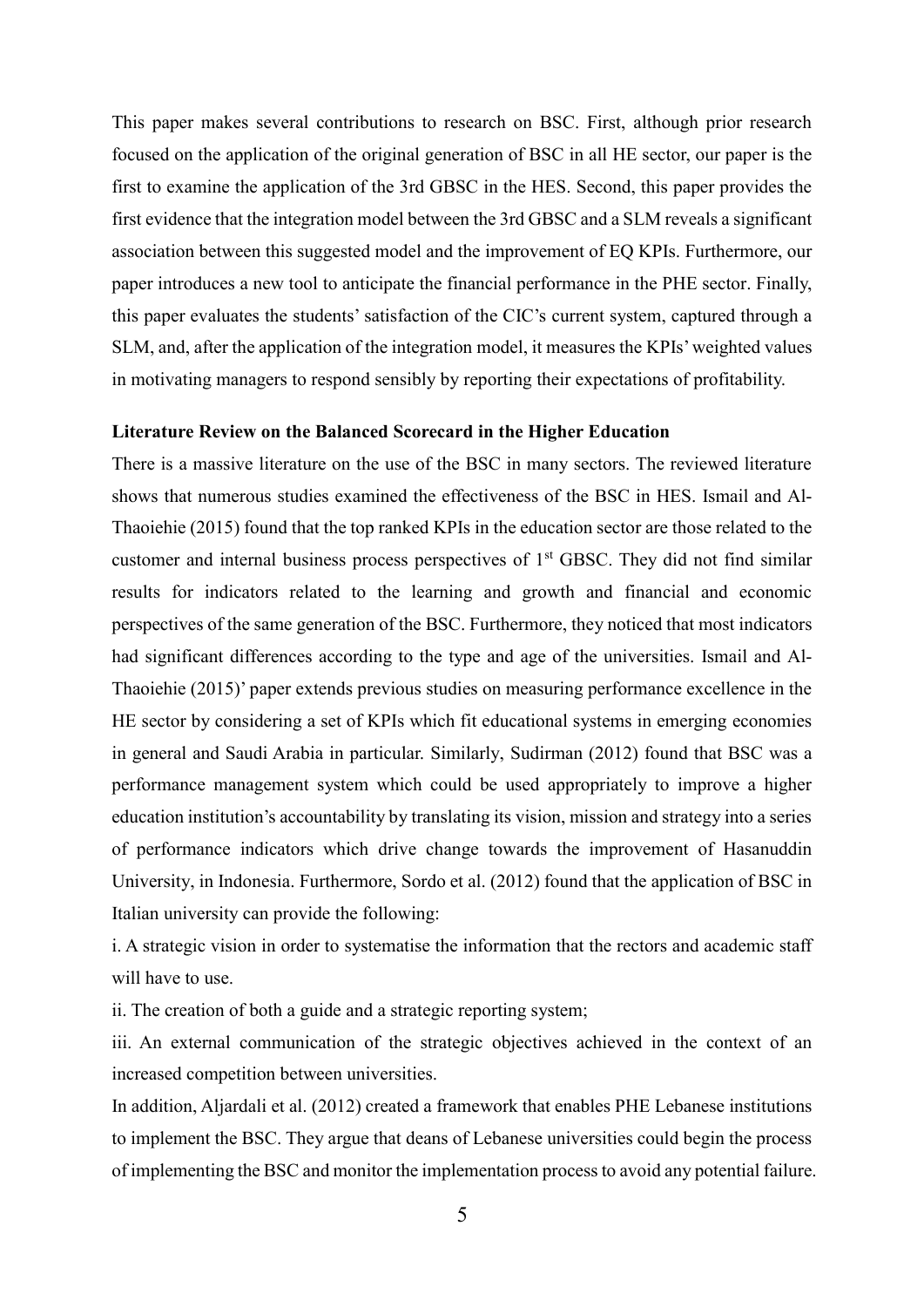Wu et al. (2011) found that three universities in Taoyuan, in Taiwan, needed to prioritise improvements to their KPIs. It conducted that a "learning and growth" (BSC) perspective is a significant influencing factor that would affect the other three perspectives of BSC.

Extending the integration of BSC with other tools, Beard (2010) found that the integration between the management system and BSC ought to be considered for application in HE sector. In particular, Beard looked at BSC built on a strategy- based management system to clarify the vision and translate the strategy. In addition, Negash (2008) developed a goal-congruent BSC for a professional academic unit. This showed that financial decentralisation reduced the tensions between teaching and research on the one hand and between academic units and central administration on the other hand and reflected the improvement of South African universities' ratings in credible international ranking systems. Furthermore, Farid et al. (2008) illustrated the application of BSC as a powerful measurement and assessment system in universities and higher education institutes. Continuing with the global application of BSC, Silvia (2008) explored the possibility of application of BSC in Romanian universities.

Umashankar and Dutta (2007) found that the BSC offers - an opportunity for HE sector in India - to formulate a cascade of measures to translate the mission of knowledge creation, sharing and utilisation into a comprehensive, coherent, communicable framework for external stakeholders. In addition, Chen et al. (2006) found that the management team in the Taiwanese's HE sector should support both BSC and other management systems so that the implementation outcome is both promising and successful. By emphasising missions and visions, the authors revealed that the financial perspective was ranked higher than other BSC perspectives.

In accordance with the application of BSC as a tool to measure performance in the HE sector, Papenhausen and Einstein (2006) found that the BSC was well suited to the HE sector and enabled a wide variety of measures to be aligned with its unique mission and strategy. Consistent with the achievement of competitive advantage through BSC implementation, Siakas et al. (2005) found that the BSC at Greece's Alexander Technological Educational Institute of Thessaloniki aligned goals, strategies, measurements of performance and designed KPIs for the customer's perspective (student's satisfaction) in relation to the BSC. In addition, Lawrence & Sharma (2002) evaluated the application of the BSC with Total Quality Management (TQM) in public universities in order to create a greater efficiency and promoted effectiveness in the HE sector. Finally, Lee et al. (2000) examined the integration of a Strength, Weakness, Opportunity and Threatens (SWOT) analysis and BSC in vocational education (VE). They use Quality Function Deployment (QFD) methodology to develop an education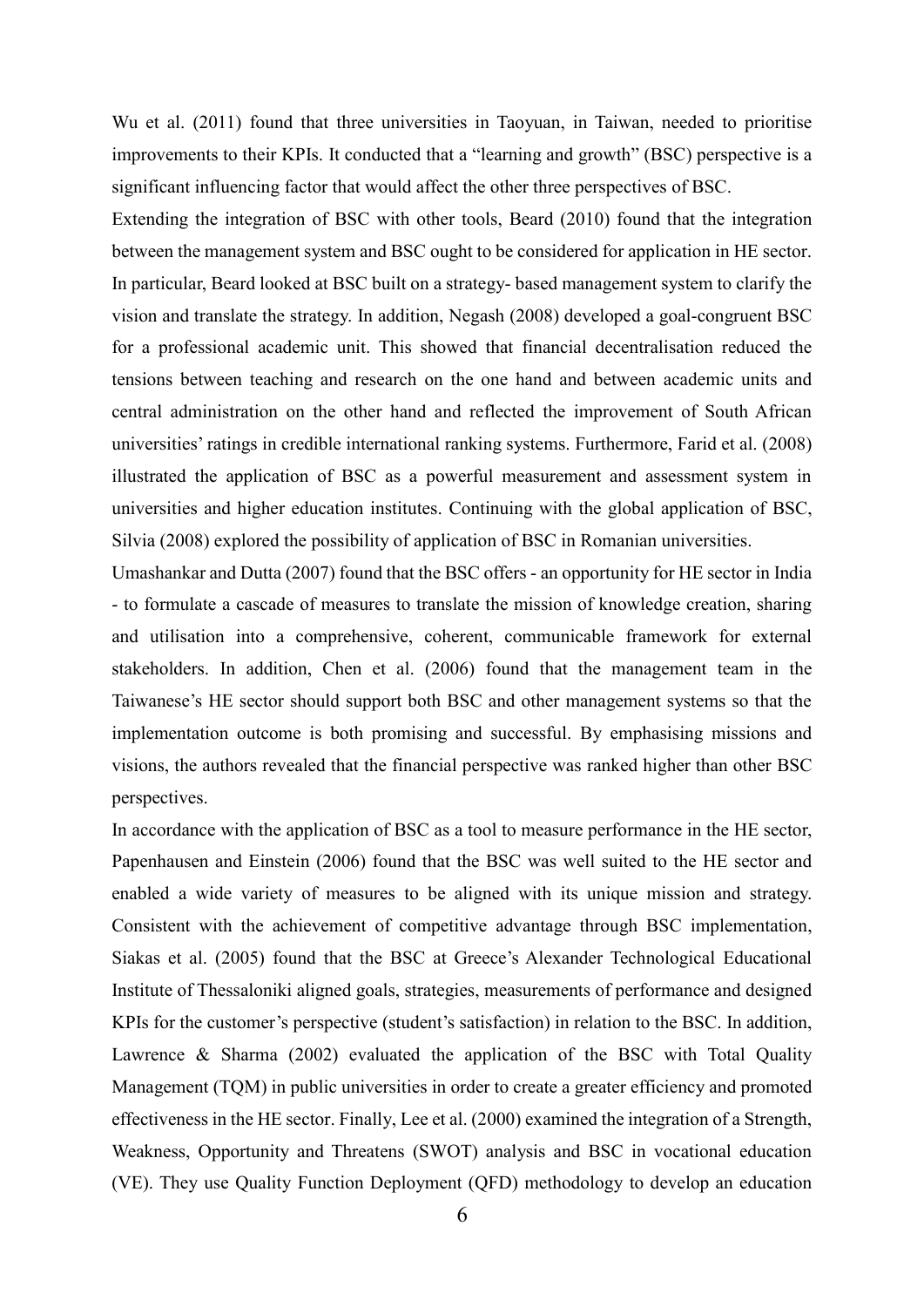strategy to achieve excellence performance. They found that the proposed model was effective and useful in the strategic planning of VE.

None of the above studies consider the 3<sup>rd</sup> GBSC and its potential impact on the anticipation of profitability. We consider this to be an important gap in the literature. We aim to fill this gap. We believe that the application of the  $3<sup>rd</sup>$  GBSC to be more compatible in the HE sector compared with other BSC generations.

#### **2. The 3rd Generation of Balanced Scorecard**

The BSC is initially an approach to measurement, and the term was originated by Robert and Kaplan  $(1992)^2$ . Cobbold et al.  $(2004)$  argued that the 3rd GBSC has more relevant strategic objectives, measures and targets. It allowed the management team to see the whole picture and, made active use of the generated performance data, to ensure it was manage more effectively. Furthermore, Rajesh et al. (2012) argued that the 3rd GBSC is an approach used to achieve the desired strategic goals by using a quick design process in which it is easy for executive managers to participate - this is a direct consequence of the inclusion of an additional element to the design of the BSC. This element is the Destination Statement (DS). Andersen et al (2004) reveal that the 3rd GBSC is the modification of the original BSC after the inclusion of the DS. Cobbold and Lawried (2002) argued that the DS is completed to the 3rd GBSC to re-designing and developing the original BSC.

Hammes (2010) defined the DS as a statement that included details of all entity activities and outcomes according to a cause-and-effect relationship in order to reap the optimal results of KPIs. Most management teams find that it is easy to develop a DS (since it describes what managers want or need to achieve, rather than how it will be done). On completion of a strategy map and scorecard the question is invariably asked as to what the organisation or unit will look like once strategic developments have been undertaken. Barney et al, (2004) claim that this is an effective method for ensuring that the organisational plan is well constructed. It is further argued that the DS is a specific description of short-term development plan which aims to assist target setting (Barney et al., 2004). Therefore, it allows for a more accurate performance measurement and is easier to implement than the current system.

1

<sup>&</sup>lt;sup>2</sup> Hoque (2014) provides an excellent review of the major developments of BSC over the past 20 years. In our study, however, we only focus on the application of the 3rd generation of BSC.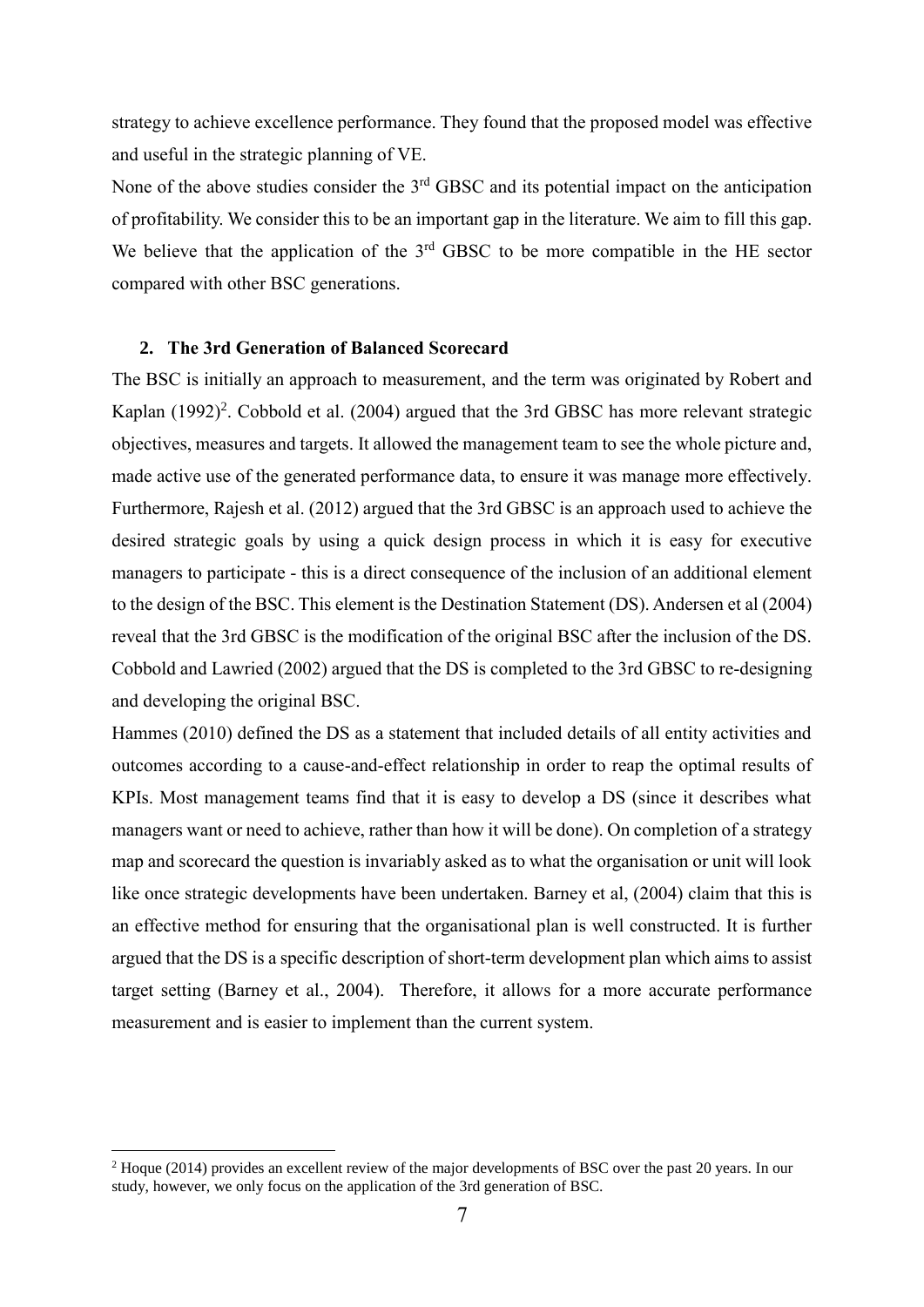#### **3. Students Loyalty Model (SLM).**

This model builds on the increased numbers of both public and private HE sector which resulted in the industry becoming relatively competitive (Mohamad & Awang 2009). The situation calls for HE institutions to focus on establishing a strong corporate image and provide student satisfaction to secure their loyalty. Delivering quality services will lead to student satisfaction and loyalty, as follows:

## **4.1 Satisfaction**

Bentley et al. (2013:17) defined job satisfaction as "the pleasurable emotional state resulting from the appraisal of one's job as achieving or facilitating the achievement of one's job values". In accordance with a student's satisfaction measurable, students are the prime customers of the universities and it is understood that they think of universities in similar way to commercial services (Ragavan & Mageh 2013). For example, Kallio & Kallio (2014) argued that students wish to have more choices regarding the subjects that are offered to them, an efficient and effective registration processes and extended access to university facilities. In addition, they argued that the success of the university is increasingly measured in terms of students' satisfaction rather than any other quantitative output. Additionally, Chen et al. (2014) explained that the satisfaction measures are leading indicators of future financial performance as measured by higher revenue and profit and lower warranty costs.

#### **4.2 Loyalty**

Mosahab et al. (2010) argued that the customer (student) loyalty is described by their future intentions towards an organisation. Future intentions are grouped into two categories, namely, economic behavioural and social behavioural intentions, which are defined as the students' intentions to recommend the university to their fellow students.

#### **4.3 Relationship between Satisfaction and Loyalty**

Customers' (Students') satisfaction has an influence on customer loyalty. Smith and Worsfold (2014) argued that the service quality correlates with students' satisfaction and this leads to an increase in students' loyalty. Further, satisfaction levels can be enhanced by increasing the frequency and quality practice in relation to learning outcomes. Therefore, Hafeez and Muhamad (2012) revealed that there was considerable debate about the best way to define service quality in higher education since, universities were operating increasingly competitive environment.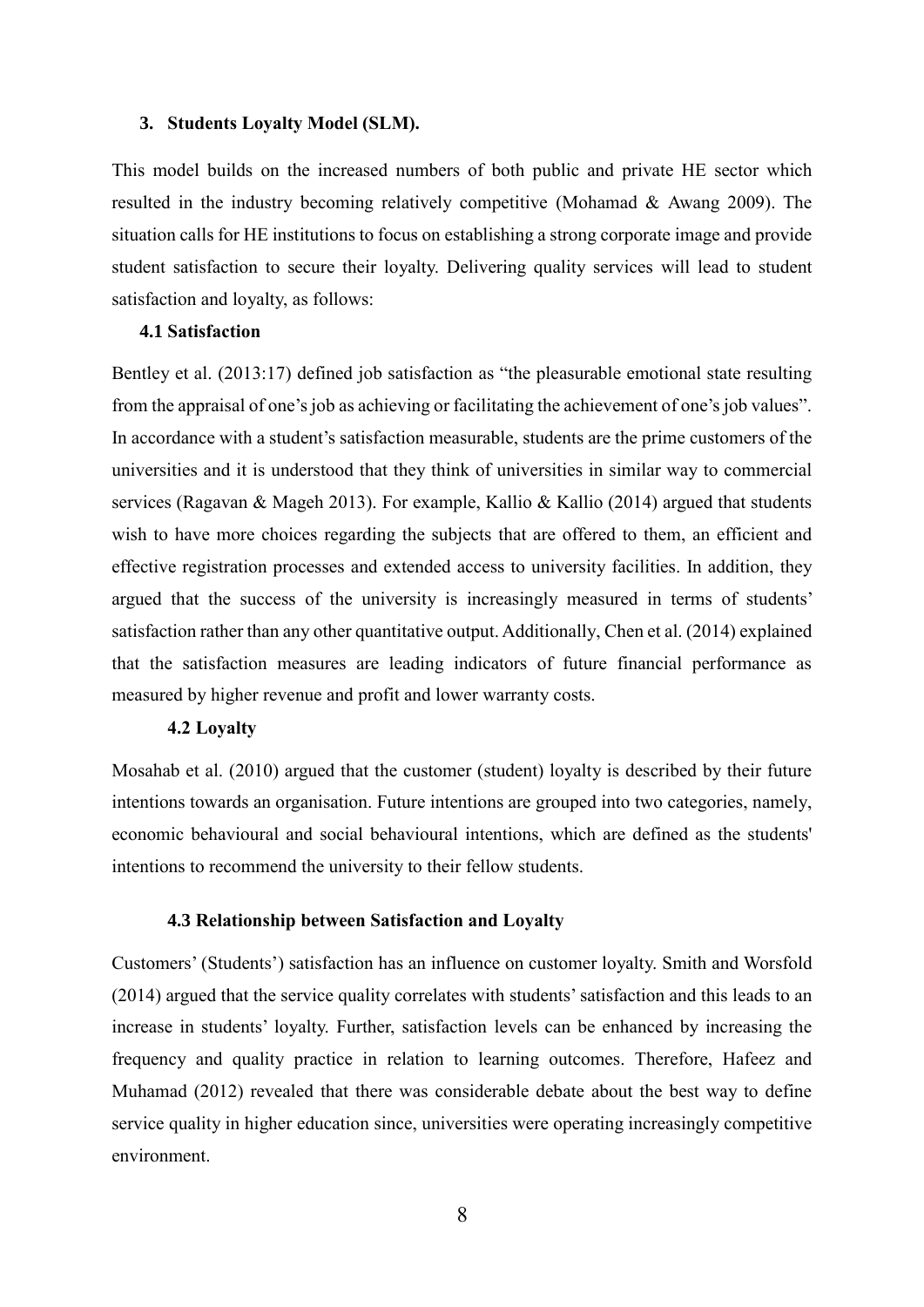# **4.4 Integration Between the 3rd Generation Balanced Scorecard and Student Loyalty Model**

In accordance with the design of the 3rd GBSC, Hammes, (2010) revealed that, in the 3<sup>rd</sup> GBSC model, the four perspectives were replaced by an outcome perspective which grouped together the financial and customer perspectives with an activity perspective to combine internal business processes with learning and growth. This is an important link which shows the causeand-effect relationship between perspectives in order to achieve the desired goals. In addition, our study builds on improving EQ KPIs based on the cause-and-effect- association between students' satisfaction and students'loyalty. As shown in the strategic linkage model in Figure1, we divided this association into two perspectives of the  $3<sup>rd</sup>$  GBSC (activities and outcomes).

#### INSERT FIGURE 1 ABOUT HERE

According to this model of the integration between  $3<sup>rd</sup>$  GBSC and SLM, we suggest the following improvements to the EQ KPIs.

#### **4. Key Performance Indicators Model Development**

As has been argued by Bentley et al. (2013), trying to find the solution by further increasing the use of and dependency on casual staff may have serious consequences for quality and cohesion within institutions (universities). By increasing productivity through the better use of staff, technology, innovative teaching and learning methodologies, this study aims to improve technology, innovative teaching and learning methodologies through the development of EQ KPIs. We follow Masui et al. (2012) to develop EQ KPIs for the CIC. Our proposed model is built on a combination of the 3rd GBSC and SLM based on a trend analysis of Students Satisfaction Form (SSF) performance measurement and comparative data based on the internal benchmarking of CIC's centralisation campus<sup>3</sup>. In relation to this, Meek  $&$  Lee (2005) discussed the effectiveness benchmarking in influencing culture and practice within the universities through internal learning, and building networks with professional colleagues (faculties) in related fields. In addition, Micheli & Mari (2014) identified the KPIs are seen as descriptions of key success factors related to institutions' (universities') sustainability. Each KPI has a different degree of importance and is weighted by using the Analytic Hierarchy Process (AHP). On the other hand, each KPI's points is based on its trend over the past five

1

<sup>&</sup>lt;sup>3</sup> It is the centralisation campus of the CIC group which was established in 2003.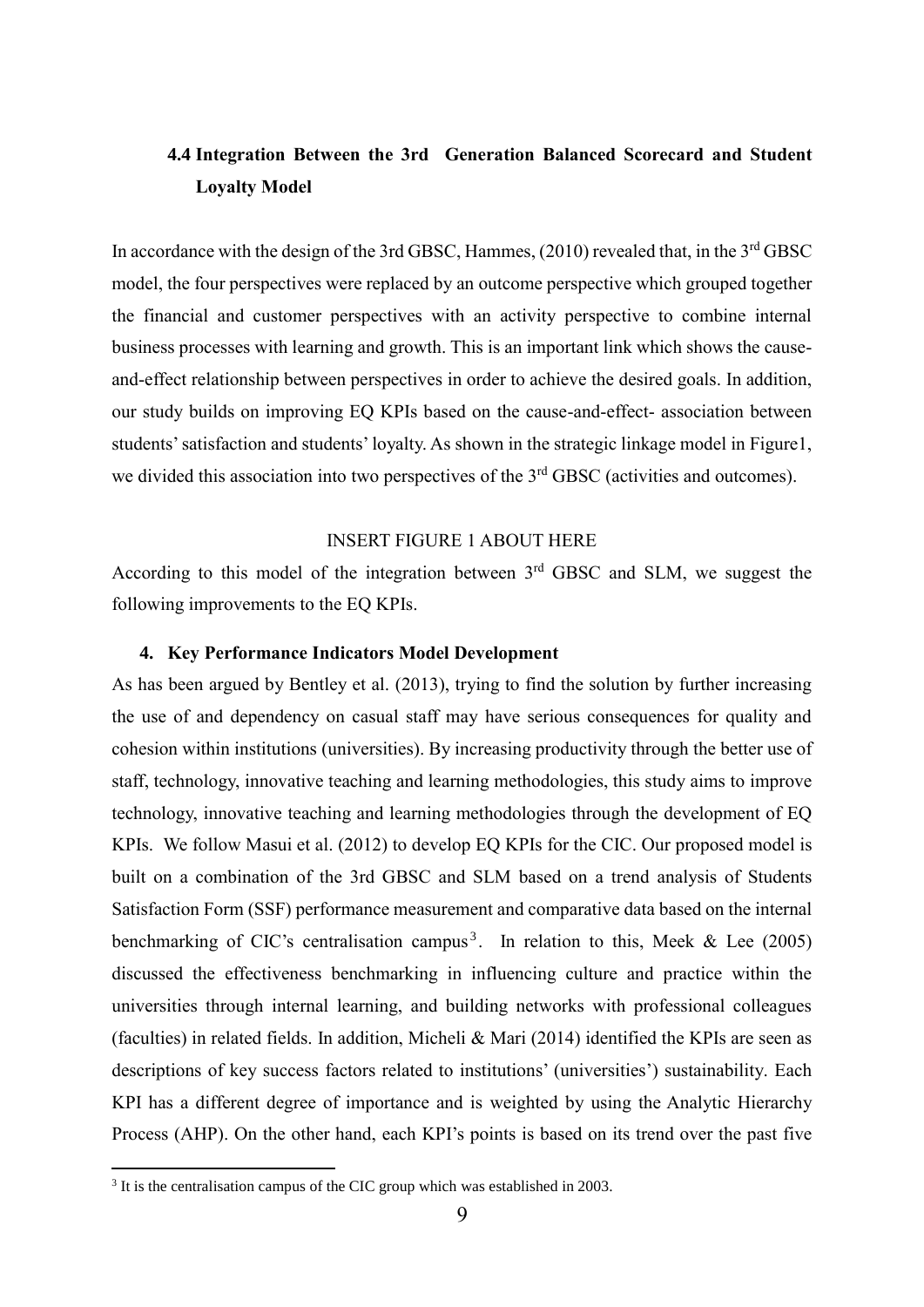years and its current level compared with benchmarking performance. The proposed model contributes to measuring and explaining institutional success by using multidimensional KPIs. Also, it is a tool for organisational self-assessments. The proposed model consists of the following criteria:

- i. Identification of KPIs through the use of SSF.
- ii. Building a system of solution depending on the liner programming method.
- iii. The optimal private educational module, which is derived from the CIC's quality assurance regulations.
- iv. Assessing EQ KPIs through internal benchmarking

#### **5. Research Method**

This paper conducts an experiment with applied integration between the 3rd GBSC and SLM through a case study methodology based on qualitative and quantitative approaches. Using SSF, the paper assesses the reliability of the measures used in the questionnaire, which is submitted to the quality assurance department of the CIC and examined the roll of EQ. We distribute 200 SSF questionnaires to the Faculty of Engineering, Specifically Civil Engineering specialisation students on financial accounting course at the end of the second semester in the academic year 2013-2014. Of these, we collect 89 SSFs from students, as shown in Tables 1 and 2, which represented a response rate of 44.5% In comparison with Ismail and Al-Thaoiehie (2015), where there were 37.4% usable questionnaires. We considered the estimation of suggesting KPIs to be related to prior research (e.g. Ismail and Al-Thaoiehie 2015). Consistent with the application of integration model, we develop a model of KPIs measurements according to the CIC's quality assurance department regulations. We built the KPIs model as a combination of the following factors:

- i. Ministry of Higher Education (MHE) requirements;
- ii. Canadian International College (CIC) requirements;
- iii. Trend analysis of Education Quality Performance Management (EQPM)/KPIs; and
- iv. Comparative data of CIC's internal benchmarking.

#### INSERT TABLES 1 ABOUT HERE

#### INSERT TABLES 2 ABOUT HERE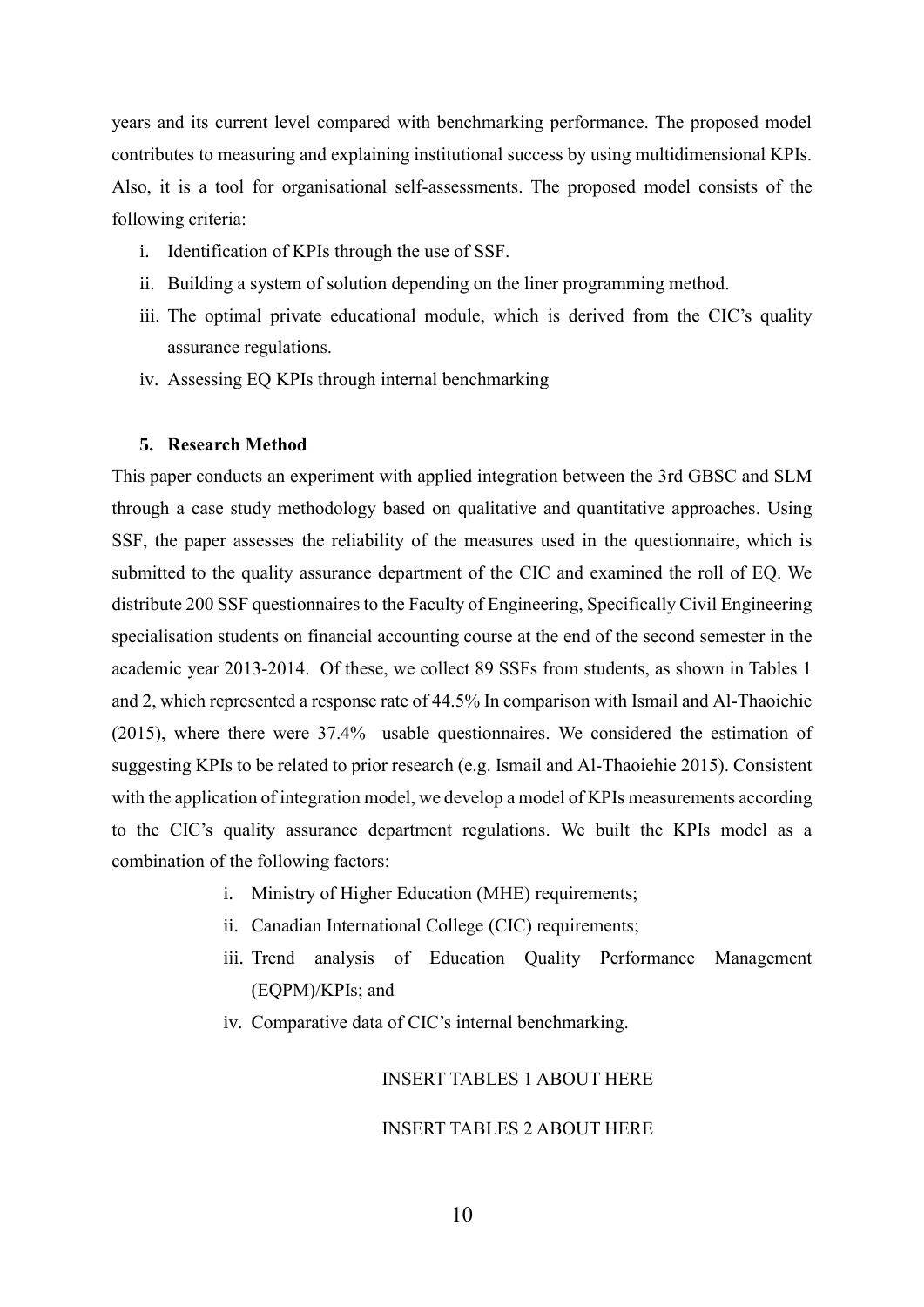KPIs are determined as descriptions of key success factors related to the CIC's sustainability. In addition, for benchmarking, Meek et al. (2005) argued that the most useful outcomes of benchmarking in practice is the potential strengthening of an institution that can result from a strategic review of a university's performance and market share in order to aligning the KPIs with the university's strategic goals. Therefore, our suggested model uses KPIs as a systematic and logical way of measuring a specific performance (EQPM). Furthermore, KPIs make up individual measurements of performance against targets or goals. In order to view this performance as part of the overall business (education) performance, we collated the KPIs into groups of SSF. In turn, we categorised these KPIs and highlighted the need to use internal benchmarking, in order to examine the application of the integration model and the development of KPIs.

#### **6.1 Empirical Analysis Using SHILP Model**

This model builds on a linear programming concept in order to achieve the optimal solution for the proposed evaluation. We conduct an empirical analysis by taking the optimal outcomes of the five categories in the SSF. We focus on optimal outcomes which are reflected in maximizing profit. This model builds on the relationship between optimal outcomes and maximising profit by using performance measurement as a constant factor (or dependent variable) (The exam levels were acceptable and the language used in the questions was clear). This was because, according to the CIC's management and quality assurance unit view, as stated in the interviews shown in table 3, this was the most objective performance measurement for the CIC's students. Furthermore, we selected the CIC's managers, shareholders and quality assurance unit for our interviews to aim for reasonable results regarding the application of an integration model in the CIC. In addition, the mathematical model detects variable cells for the five categories in the SSF and it derives the constraints cells SSF by calculating the optimal outcomes for each one, every category of performance measurement in SSF takes a rank number<sup>4</sup>, this leads it to fulfil the SSF categories as follows: course  $(x1)$  \$\$\$ 18, course material(x2) \$\$\$ 16, professor (x3) \$\$\$ 17, e-learning (x4) \$\$\$ 18 and teaching assistants  $(x5)$  \$\$\$ 19.

1

<sup>4</sup> These ranked numbers were divested from the SHILP programme software.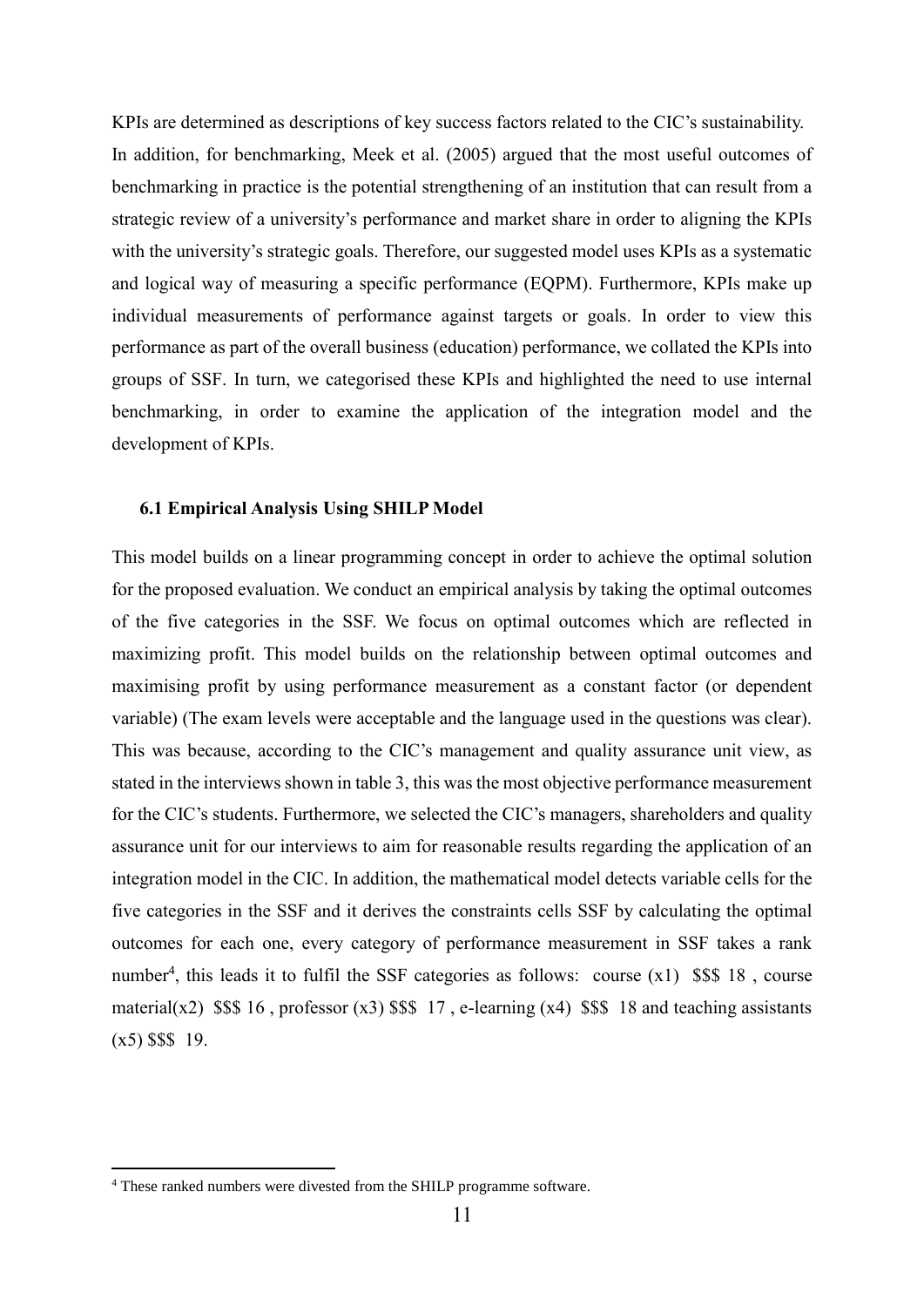#### INSERT TABLE 3 ABOUT HERE

The following equations are structured in SHILP model:

KPI1: **S**atisfaction. KPI2: **H**ighly competitive advantage KPI3: **I**ncreasing ROI. KPI4: **L**oyalty. KPI5: **P**rofitability.

On the basis of the collected professional questionnaire and interviews with the CIC's management, the following is the proposed linear programming formula of SHILP model:

Maximise:

$$
P = \sum_{j=1}^k c_j x_j ,
$$

Subject to:

$$
\sum_{j=1}^{k} w_{ij} x_j \ge \frac{1}{j+1} w_{ij} \; ; \; i = 1, n
$$
  

$$
x_j \le 5mN; \; j = 1, k
$$

# **Where:**

 $x_j$ : Decision variables;

```
c_j: Cost of KPIs;
```
*wij* : Weighed values of KPIs

n: number of KPIs' items

k: number of satisfactions' categories

- m: number of satisfactions' subcategories
- n: volume of students' samples

In addition, we suggest that KPIs are developed further. As shown in Table 4, the names of the basic categories of the SSF are Course, The Course Material, Textbooks, Handouts, and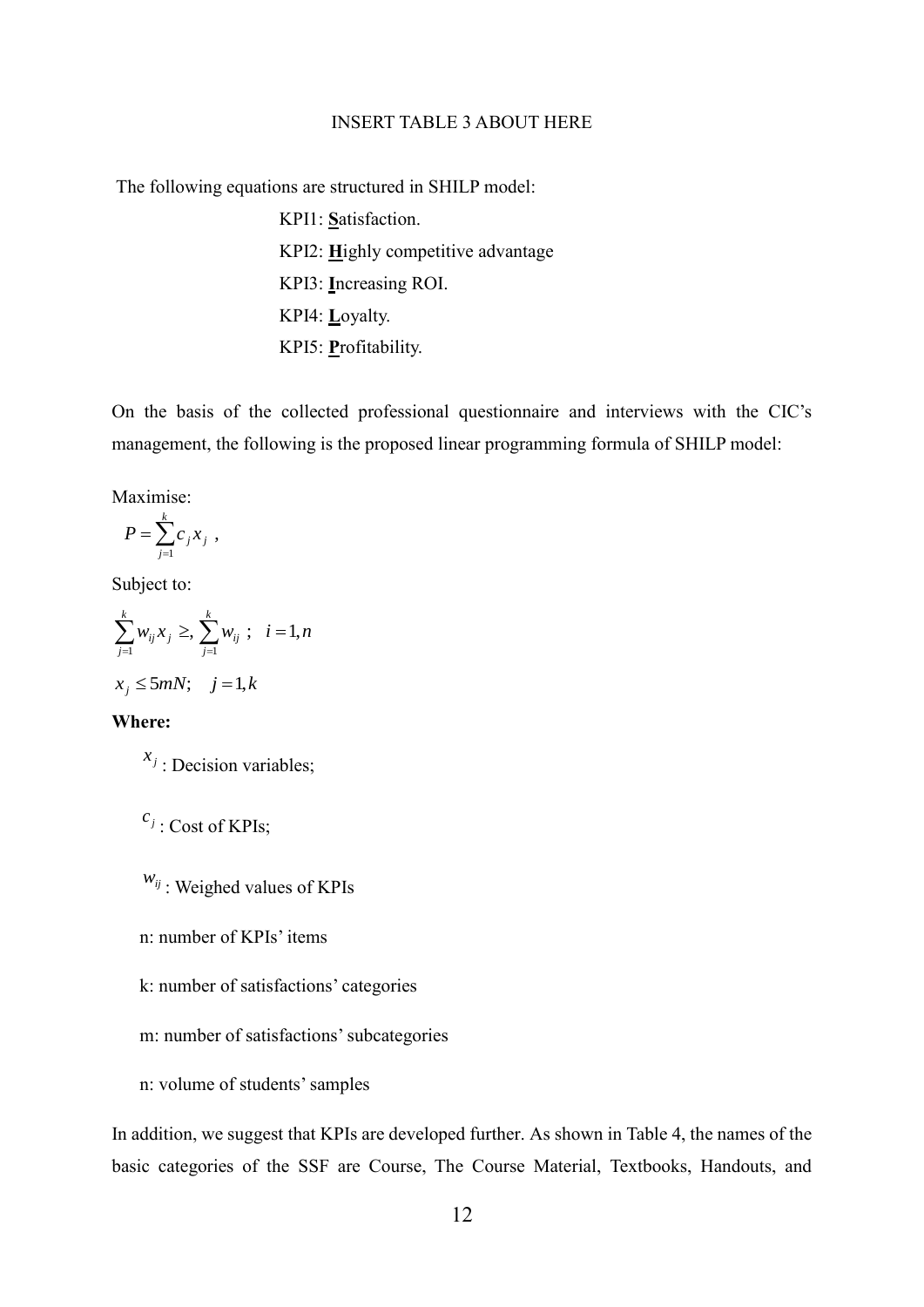Slides", Professor, E-Learning/ Course Management System (CMS) and Teaching Assistant / Lab Assistant. Furthermore, we arrange the causality structure to increase profitability by increasing both the students' satisfaction and students' loyalty, respectively, from KPI1 to KPIs5. This research also introduces a weighted cost for the SSF categories as follows: W11 (aggregation of strongly agree response of x1); W12 (aggregation of agree response of x1); W13 (aggregation of neither agree nor disagree response of x1); W14 (aggregation of disagree response of x1); and W15 (aggregation of strongly disagree response of x1). The same procedures are used for the other SSF categories. Furthermore, we collect the total cost for each category from C1 to C5 to fulfil the CIC's formal financial reporting requirements. This report aims to offer a glimpse into the broad range of the College's activities; the development of its resources; and the strength of its financial performance in relation to its stated vision and mission. Further, this report is created by the student affairs department, academic affairs department, department of international affairs and quality assurance department.

# INSERT TABLE 4 ABOUT HERE

#### **6.2 Developing a Model of Weighted KPIs**

Consistent with the suggested SHILP model, Figure 2 reveals the causal and effectual relationship based on developing KPIs and the application of the 3rd GBSC conjoined with SLM. Therefore, we examine this suggested model for the financial accounting course to aggregate its results. Also, we refer to the plus and minus points of the performance results compared with internal benchmarking to strive to achieve a high competitive advantage and the anticipation of profitability.

#### **6.3 Optimal Outcomes of SHILP model**

Table 5 shows the establishment of total influence of the 3<sup>rd</sup> GBSC perspectives (activities and outcomes) integrated with SLM for developing KPIs. According to the SHILP model, it computes optimal outcomes for the five categories as follows:

-The number of categories in the SSF is five;

 -The result of the first one x1 is (8010); and, we could strive for the optimal outcomes for each category by pursuing the same treatment. In accordance with the above treatment of optimal outcomes, the model assesses the categories' cost for the course (x1) as (1,602). Furthermore, we assess the KPIs' reliability by aggregating the weighted value from KPIs 1 to 5 divided by costs to reveal the KPIs weighted value of financial accounting course before applying SHILP model.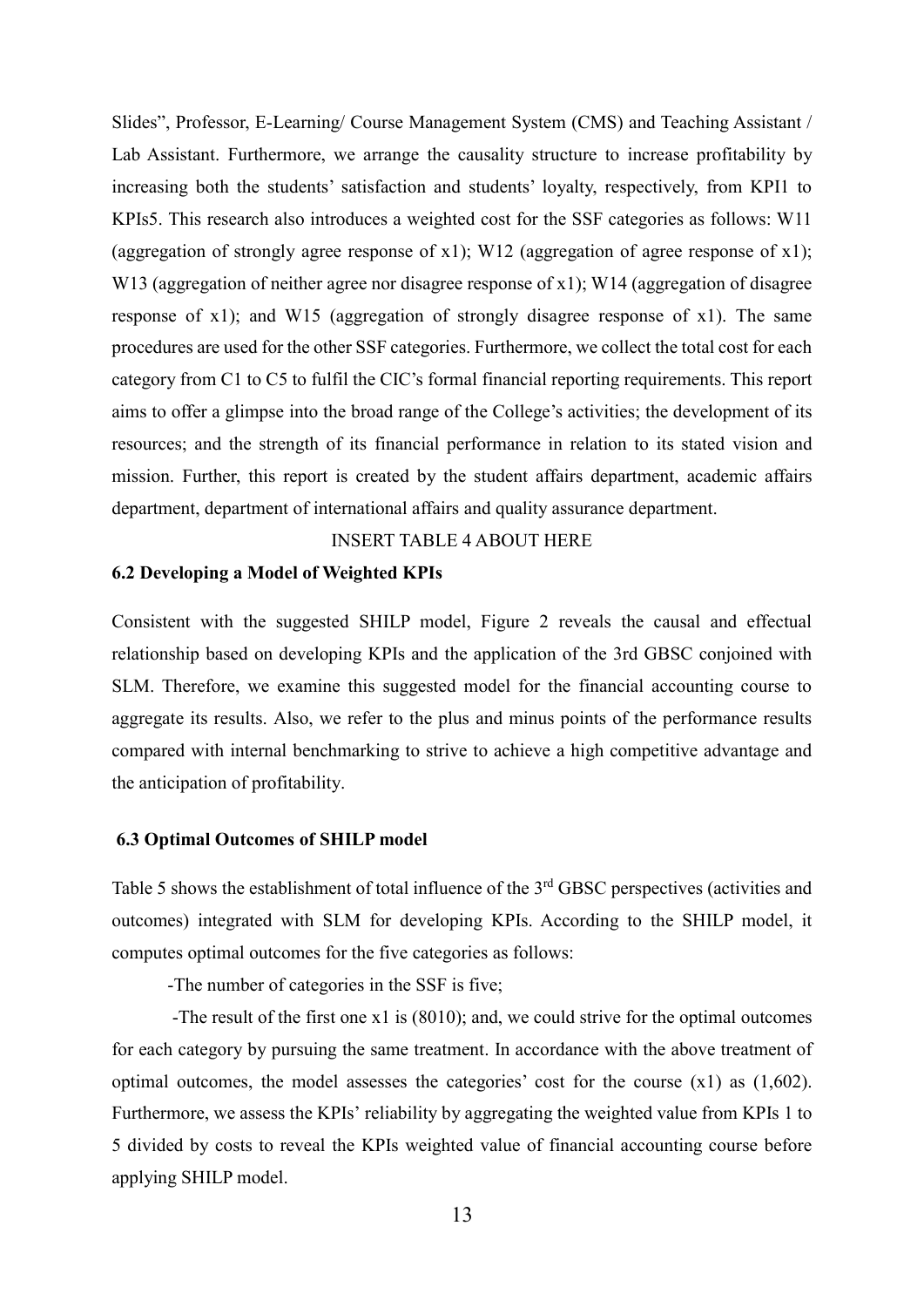Table 5 also shows that the mean weighted value of target optimal EQ outcomes for the financial accounting course compared with the currently weighted value of cost before applying the integration model.

#### INSERT TABLE 5 ABOUT HERE

#### **6.4 Key Performance Indicators: Weighted Values of the Financial Accounting Course**

Table 6 shows the estimation of the KPIs' weighted value before applying the 3rd GBSC with SLM according to the aggregation of fives responses in the SSF divided by the total cost for each category. Through the school of hierarchy BSC structure, this model reveals the weighted value of KPIs and the estimated cost of the CIC's current performance measurement system.

INSERT TABLE 6 ABOUT HERE

#### **6.5 Key Performance Indicators: Total Activities and Outcomes**

Consistent with the estimation of the current performance measurement for EQ, Table 7 shows the weighted value of total activities and outcomes in accordance with an estimation of CIC's current PM. Therefore, this study considers the cost of the five categories is a weighted value of activities and the aggregation value relevance<sup>5</sup> is the number of total activities plus the outcomes. Consequently, we assess the reliability of measuring the weighted value of outcomes.

#### INSERT TABLE 7 ABOUT HERE

#### **6.6 Reliability Test**

In this section of the empirical study, we assess the reliability of the SHILP model targets from the application of the integration between the 3rd GBSC and SLM by examining the reliability and validity of the research questionnaire. In addition, we assess the optimal outcomes of the five categories in the SSF and the benchmarking outcomes for evaluating the plus and minus points in the current EQPM in the SSF.

#### **6.6.1 Reliability of the questionnaires**

1

Each questionnaire contains 54 PM from the SSF of the financial accounting course at Faculty of Engineering in the CIC. The questionnaires were distributed among students. Following

<sup>5</sup> This value was divested from SHILP programme calculations.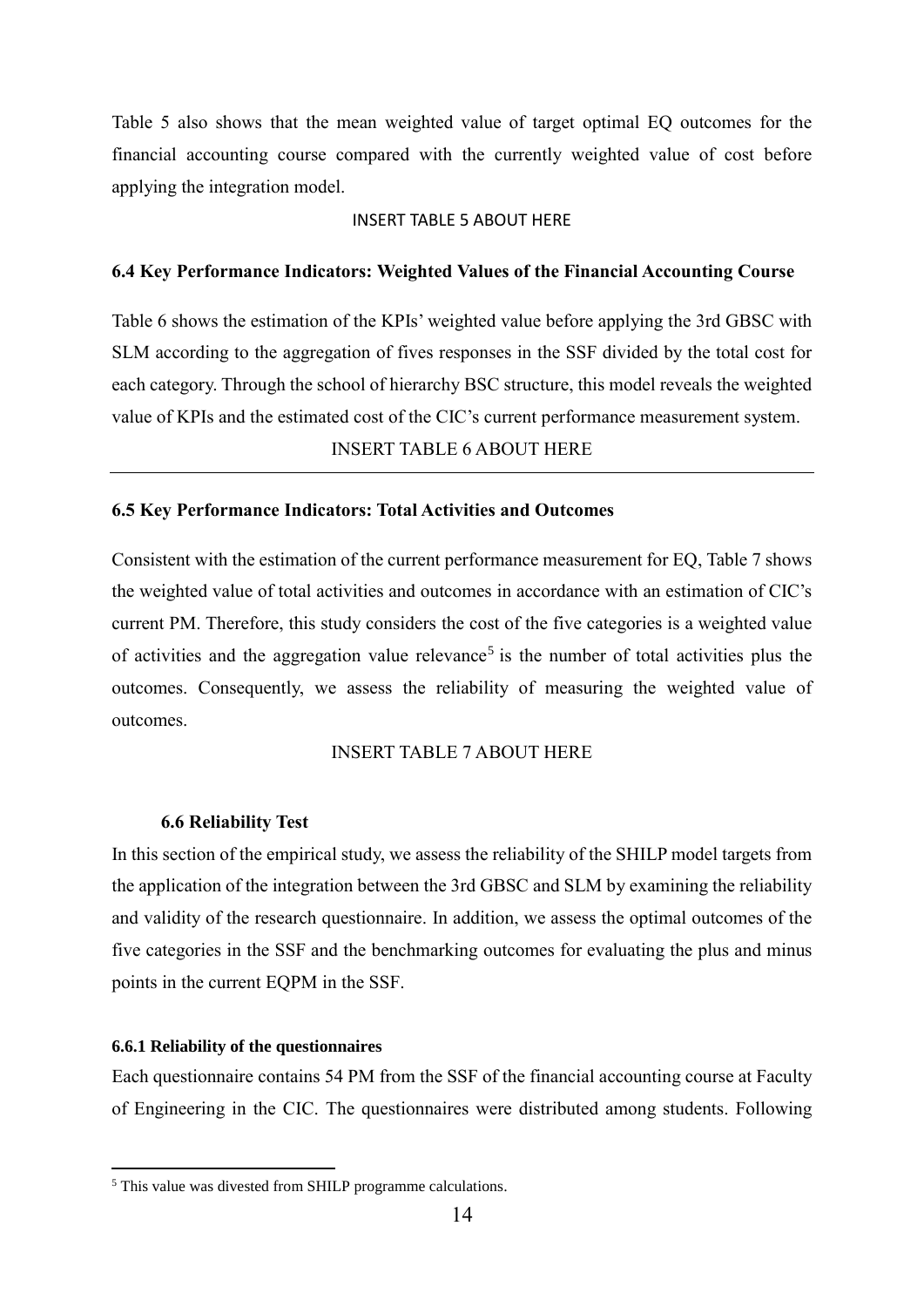Valmohammadi and Servati (2011), we use a Likert scale (ranging from 1 to 5) in our questionnaires. Consistent with Pedro & Franco (2015), we use the Statistical Package for the Social Sciences (SPSS) software to examine the reliability of the questionnaire. . Internal consistency is measured by using the reliability of each coefficient such as Cronbach's Alpha (McAuley and Courneya 1994). We compare the coefficient correlation of the constant factor (question number H12) in SHILP model and all categories questions. The results were 0.32 (H12 with x1 PM), 0.36 (H12 with x1 and x2 PM), 0.54(H12 with x1,x2 and x3 PM), 0.48(H12 with x1,x2, x3and x4 PM), and 0.53 (H12 with x1,x2,x3,x4and x5 PM). As shown in table 8, it can be concluded that the reliability of the questionnaire is acceptable in the beginning but improvements need to be made to PM and KPIs to increase the result of Cronbach's alpha. Furthermore, the results show that the correlation of coefficients increases with the numbers of SSF categories, which leads to an increase in the reliability of the questionnaire and we expect that the correlation of coefficients will increase when the KPIs of the SSF are developed.

# INSERT TABLE8 ABOUT HERE

### **6.6.2 Validity of the questionnaires**

The validity of a measure refers to the extent to which it measures what it is intended to measure. Valmohammadi et al. (2011) argued that the content validity is not evaluated numerically, but it is judged subjectively in relation to the different categories in the study. So in this study five categories of the SSF were settled. The selection of the SSF categories aligned with the desired goal of the CIC's financial performance, i.e. increasing students' loyalty and the CIC's profitability respectively.. As Williams and Rassenfosse (2014) considered the correlation coefficient is used to measure the degree of correspondence between sets of values where the points on the measurement scale are not equidistant. It is used with non-parametric data - either two ordinal variables or an ordinal and an interval variable. As shown in Table 9, the correlation coefficient for the SSF questionnaire, question (H12) is chosen as the main one, in SHILP model, to identify the connection with all other PM in the SSF. In addition, Pedro et al. (2015) stated that the correlation between two variables reflects the degree to which variables are linearly related. The coefficient range from  $+1$  to  $-1$ . The correlation of  $+1$ indicates that there is a perfect, positive, linear relationship between the variables.

In table 8, the results show that the highest coefficient is 0.991 for H12. Therefore that result ensures that our constant factor (H12) was taken in SHILP model.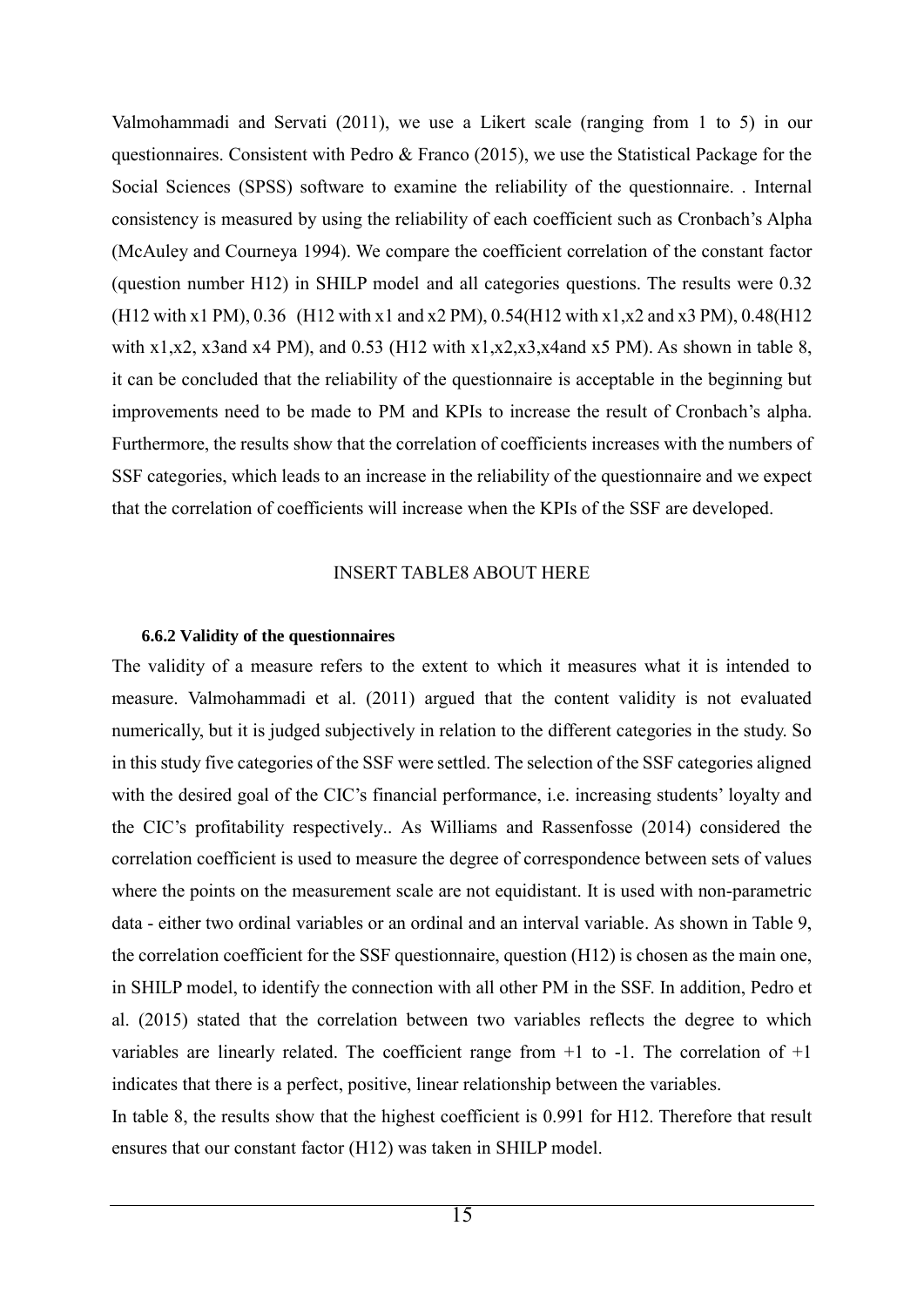#### INSERT TABLE9 ABOUT HERE

#### **6.7 Developing Key Performance Indicators in SHILP model**

This section provides the estimation of the weighted value of KPIs after applying the new model. It is designed to evaluate the weighted value of new KPIs after testing the questionnaires respondents' opinions in the SSF on the suitability of the proposed KPIs related to EQ. Furthermore, we evaluate the new KPIs after testing many of the respondents' interviews regarding the CIC's management. Our study reveals the comparison between the oldest established KPIs and the new ones in order to reach the optimal outcomes through the integration model. As shown in Table 10, the new weighted value activities and KPIs outcomes, based on optimal outcomes, are mostly different from the weighted value of the oldest KPIs, based on aggregating value of KPIs. It is an indication of developing KPIs through the integration model based on optimal outcomes which could lead to an improvement in the PM of EQ.

## INSERT TABLE10 ABOUT HERE

#### **6.8 Total Activities and Outcomes in the 3rd GBSC Key Performance Indicators**

In accordance with the estimation of new KPIs in the 3rd GBSC with SLM model, this study conducts an analysis to determine the new weighted value of outcomes based on optimal outcomes. Table 11 shows the estimation of activities' weighted values is considered to be the relevant to the weighted value.

#### INSERT TABLE11 ABOUT HERE

# **6.9 Optimal Benchmarking Outcomes and Outcomes of 3rd GBSC**

Finally, Table 12 shows the results of the SHILP model. Therefore, the CIC can see that the plus and minus points of the SSF for the financial accounting course, in (x1) the optimal outcomes percentage is  $62\%$ , compared with a benchmark  $(x1)$ , which is 80%. Further, this model presents an opportunity to improve KPIs through the integration between the  $3<sup>rd</sup> BSC$ consistently with SLM, and it presents a sensible contribution to the anticipation of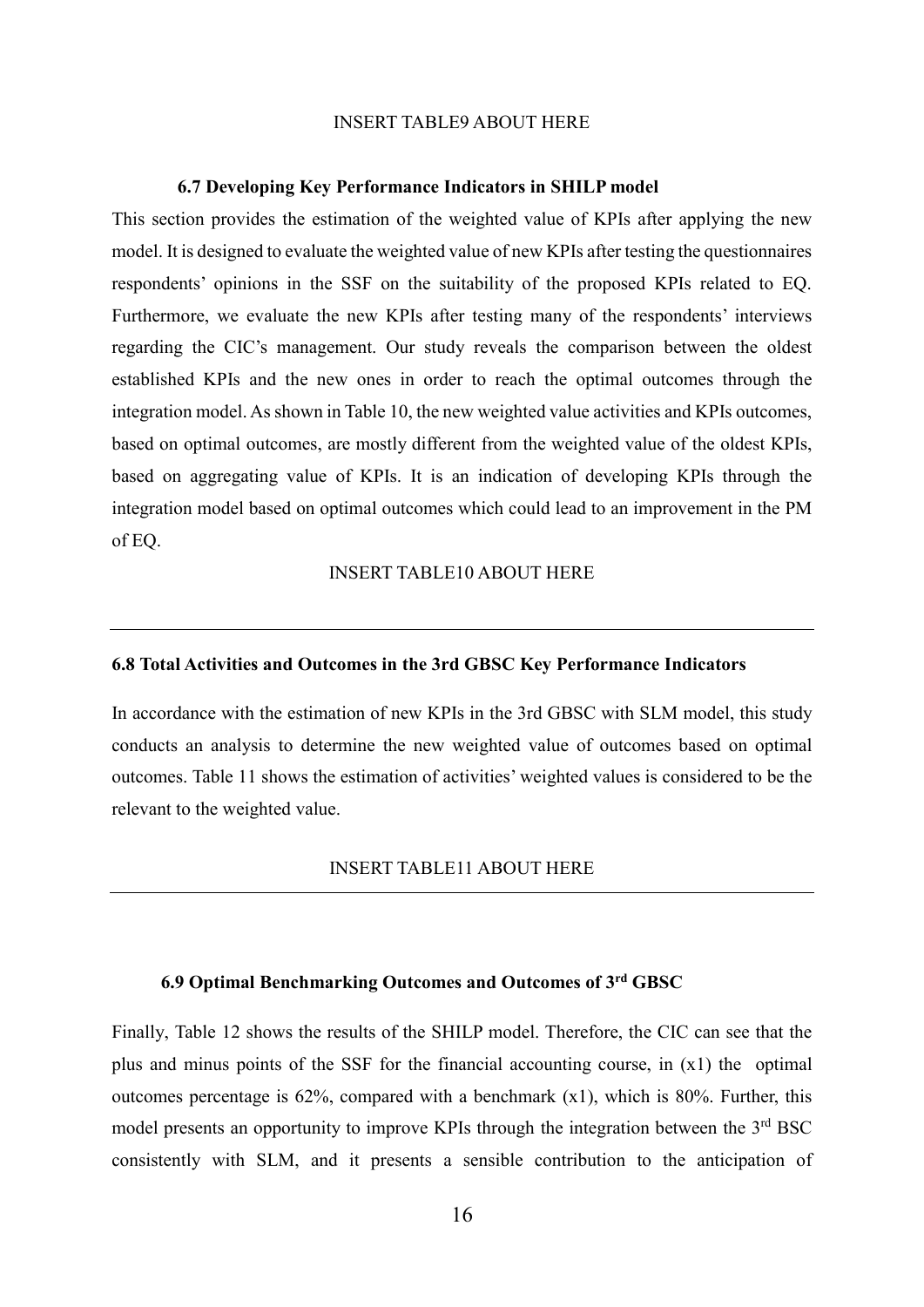profitability, as a result of financial performance in the near future. By improving KPIs, the CIC's management can start to budget to carry out their roles rather than relying purely on selffinancing. Then, all budgets are directed towards students' satisfaction services and improving EQ.

### INSERT TABLE 12 ABOUT HERE

#### **6. Discussion and conclusion**

Our study is consistent with prior research (e.g. Ismail and Al-Thaoiehie 2015; Chen et al. 2006 and Wu et al. 2011), who suggested the development of PM and KPIs in the HE sector. It builds on the improvement of KPIs in the Private HE sector, in contrast to the literature mentioned above, as the purpose of this paper was to develop, in relation to Egyptian's private HE sector, performance evaluation measurements based mainly on the 3rd GBSC through integration with SLM. Moreover, we explained the guarantee that the successful application of the integration model, would be achieved by developing KPIs at the Faculty of Engineering in the CIC. Our findings revealed that the application of the suggested model would lead to a significant association in improving the CIC's KPIs in relation to EQ. The study also found that the application of this model would increase the anticipation of profitability. We offered the first integrated model of developing EQ KPIs based on the 3rd GBSC since, before now, it had not been developed in Egypt's HPES. Furthermore, it is the first contribution of emerging economies in general and Egypt in particular.

With regard to the perspective of separate KPIs in relation to activities and outcomes in the 3rd GBSC, we collected the SSF for 89 students from the 200 which were distributed to the students in the Faculty of Engineering. Furthermore, we suggested KPIs for PM from the SSF of the financial accounting course. We distributed these KPIs to activities and outcomes in the strategic linkage model in DS of the 3rd GBSC with SLM. Furthermore, with regard to the SHILP model, the optimal outcomes expressed on the optimal weighted values of the SSF categories, led to revealing the optimal percentage of these categories compared with the SSF cost. This case study provided the CIC's management with the whole view of weighted average KPIs, which were divided into activities and outcomes in the SSF. Therefore, the SHILP model revealed an improvement of the KPIs and PM in the SSF. A further point deserves consideration: in accordance with the internal benchmarking concept in the SHILP model, this case study enabled us to reveal the plus and minus points of KPIs and PM of SSF categories in the CIC. Consequently, the CIC's management can compare budget to performance before and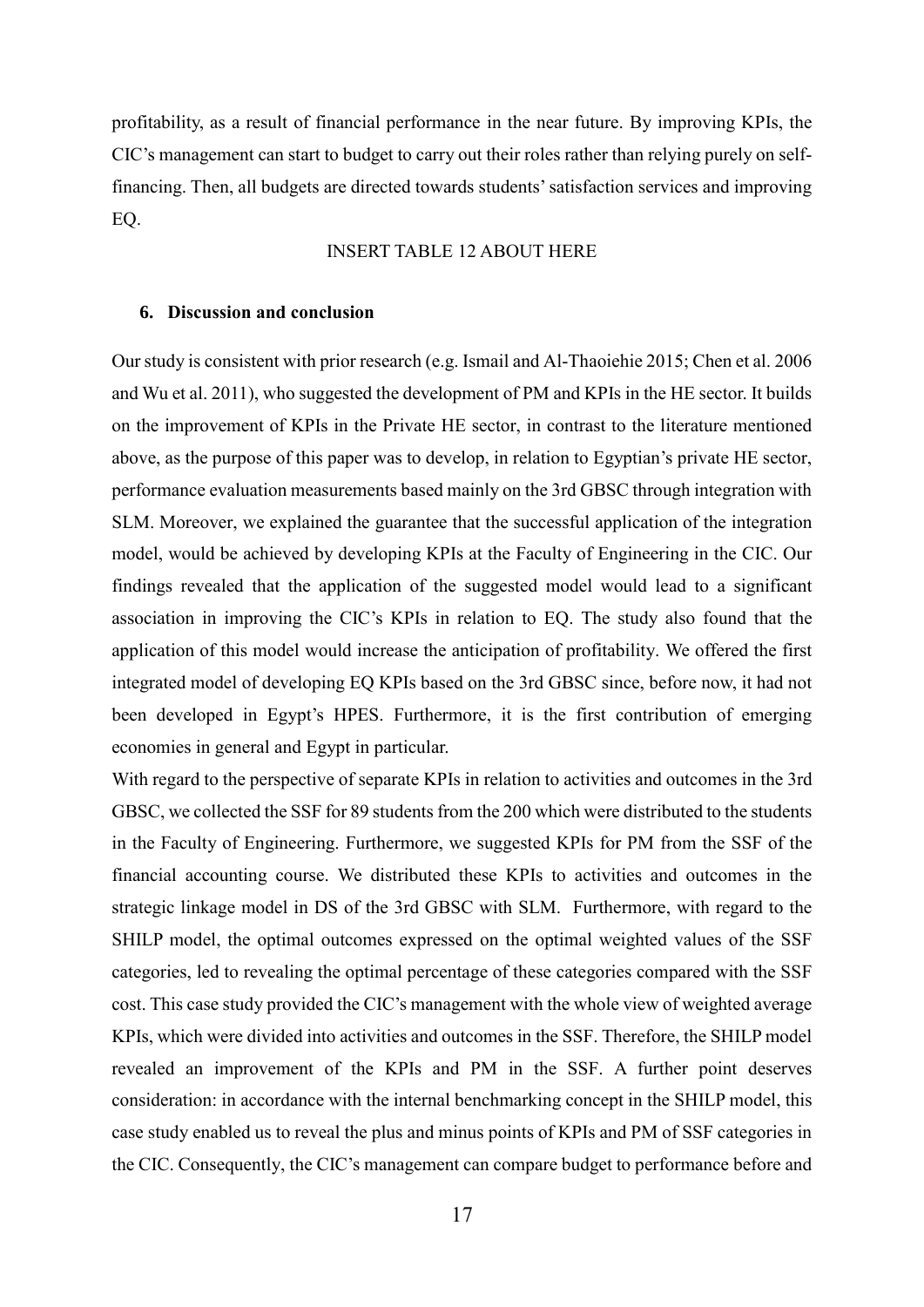after applying our suggested model. Finally, we conclude that our model is useful for improving EQ KPIs. It also presents a new tool to forecast the profitability of CIC. .

We offer some suggestions for future research. We recommend that a further study of 3<sup>rd</sup> GBSC could be directed towards forming a comprehensive strategy map through a more detailed analysis of the causality structure amongst KPIs used to increase profitability in private universities. We also recommend that further study could investigate external benchmarking concept in SHILP model in order to reveal the plus and minus point of whole education process in different faculties and to re-design the EQ performance measurement system through applying the 4th GBSC.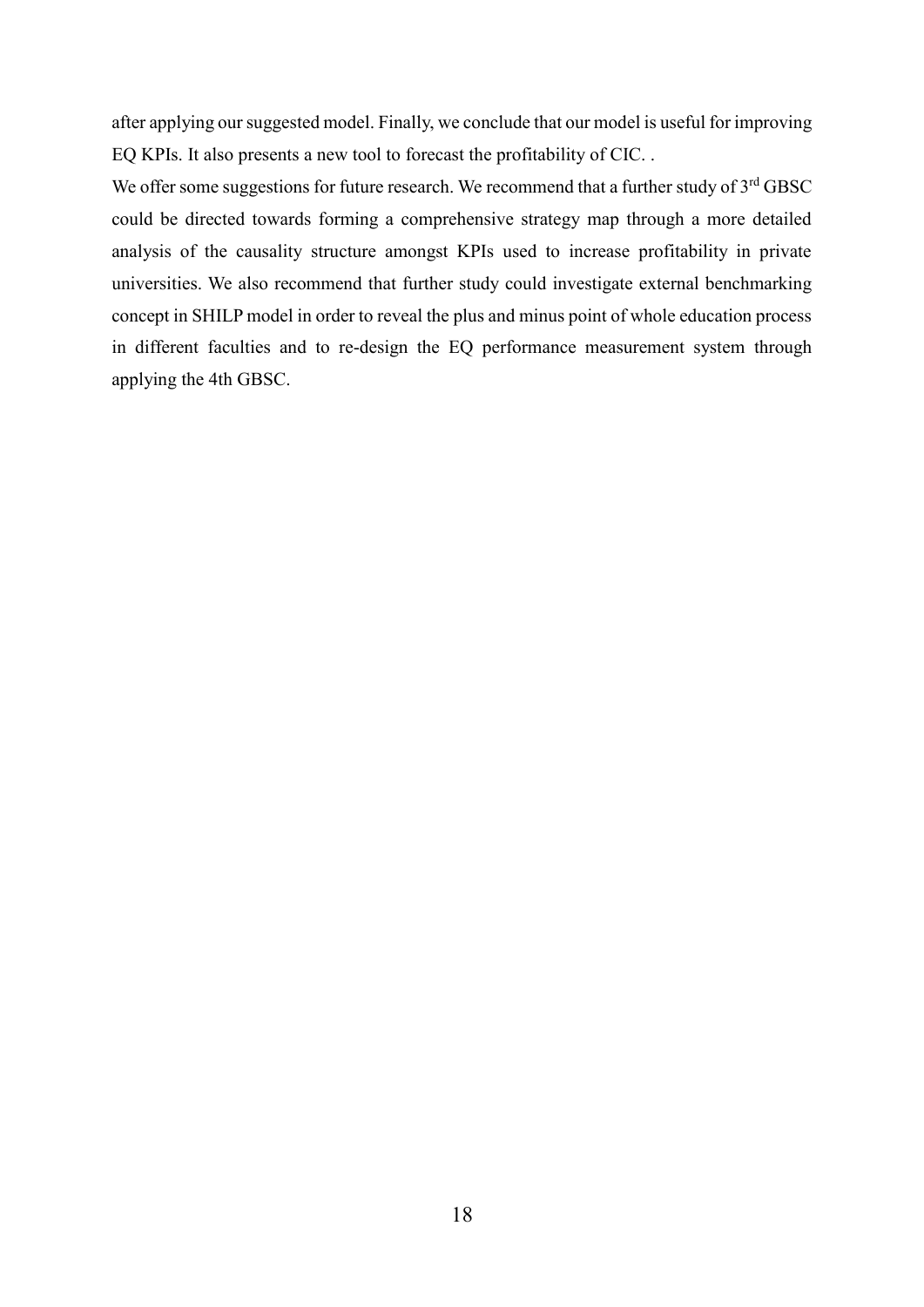# **References**

Aljardali, H., M. Kaderi, and T. Tadjine. 2012. The implementation of the balanced scorecard in Lebanese public higher education institutions. *Procedia- Social and Behavioral Sciences* 62: 98-108.

[Andersen,](http://www.emeraldinsight.com/author/Andersen%2C+Henrik+V) HV, [Lawrie,](http://www.emeraldinsight.com/author/Lawrie%2C+Gavin) G. &, [Savič,](http://www.emeraldinsight.com/author/Savi%C4%8D%2C+Nenad) N. (2004) "Effective quality management through third generation balanced scorecard", International Journal of Productivity and Performance Management, Vol. 53 Iss: 7, pp.634 – 645

Beard, D., 2010. Successful application of the balance scorecard in higher education. *Journal of Education for Business* 84: 275-278.

Bentley, P., H. Coates, I. Dobson, L. Goedegebuure, and V.L., Meek. 2013. Academic job satisfaction from an international comparative perspective: Factors associated with satisfaction across 12 countries. *Job Satisfaction Around the Academic World.* Dordrecht: Springer: 1-23.

Barney, W., Z. Radnor, R. Johnston, and W. Mahon. 2004. How a public sector agency reinvigorated its balance scorecard. A 3rd Generation Balance Scorecard Case Study. *2GC Active Management*, UK: 1-8.

Bentley, P., H. Coates, I. Dobson, L. Goedegebuure, and V.L., Meek. 2013. Factors associated with job satisfaction amongst Australian university academics and future workforce implications. *Job Satisfaction Around the Academic World*. Dordrecht: Springer: 1-20.

Chen, S., C. Yang, and J. Shiau. 2006. The application of balance scorecard in the performance evaluation of higher education. *The TQM Magazine*, 18: 190-203.

Cobbold, I.C. and Lawrie, G.J.G. (2002) "The Development of the Balanced Scorecard as a Strategic Management tool", Proceedings, Third International Conference on Performance Measurement and Management (PMA 2002) Boston, MA, USA July 2002

Cobbold, I., G. Lawrie, and K. Issa. 2004. Designing a strategic management system using the third-generation balanced scorecard – A case study. *International Journal of Productivity and Performance Management* 53: 627-631.

Chen, C., M. Martin, and K. Merchant. 2014. The effect of measurement timing on the information content of customer satisfaction measures. *Management Accounting Research* 25: 187-203.

Farid, D., M. Nejati, and H. Mirfakhredini. 2008. Balanced scorecard application in universities and higher education institutes: implementation guide in an Iranian context. *Annals of university of Bucharest Economic and Administrative Series* Nr. 2: 31-40.

Hoque, Z. 2014. 20 Years of studies on the balanced scorecard: trends, accomplishments, gaps and opportunities for future research. *The British Accounting Review* 46: 33-50.

Hafeez, S., and B. Muhammad. 2012. The impact of service quality, customer satisfaction and loyalty programs on customer's loyalty: Evidence from banking sector of Pakistan. *International Journal of Business and Social Science* 16: 200-207.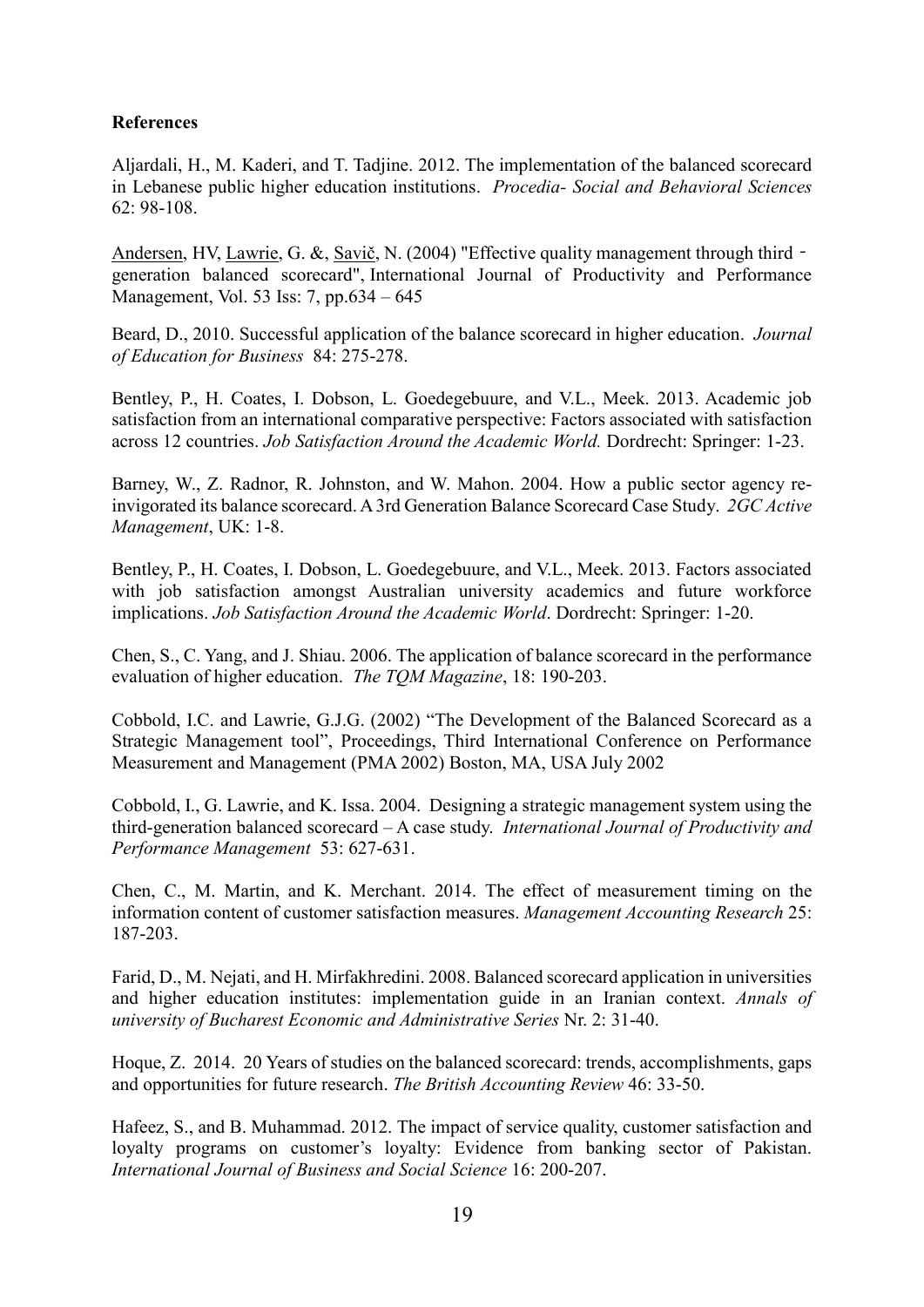Hammes, M. 2010 Third generation balanced scorecards for libraries: from measuring instrument to core strategic management tool. *Northumbria International Conference on Performance Measurement in Libraries and Information Services* US: 1-13

Ismail, T., and M. Al-Thaoiehie. 2015. A balanced scorecard model for performance excellence in Saudi Arabia's higher education sector. *International Journal of Accounting, Auditing and Performance Evaluation*, forthcoming.

Kaplan, R. and D. Norton. 1992. The Balanced Scorecard – measures that drive performance. *Harvard Business Review* January-February: 71-79.

Kallio, M., and T. Kallio. 2014. Management-by-results and performance measurement in universities – implications for work motivation. *Studies in Higher Education* 39: 574 – 589.

Lee, S., K. Lo, R. Leung, and A. On Ko. 2000. Strategy formation framework for vocational education: integrating SWOT analysis, balanced scorecard, QFD methodology and MBNQA education criteria. *Managerial Auditing Journal* 15: 407-416.

Lawrence, S., and U. Sharma. 2002. Commodification of education and academic labor – using the balanced scorecard in university setting. *Critical Perspectives on Accounting* 13: 661-670.

Meek, V. L., and J. J. Lee 2005. Performance indicators for assessing and benchmarking research capacities in universities. In APEID, UNESCO *Bangkok Occasional United Nation Educational, Scientific Organisation* (UNESCO) 2:5-14.<http://hdl.handle.net/11343/28907>

Micheli, P., and L. Mari. 2014. The theory and practice of performance measurement. *Management Accounting Research* 25: 147-150.

Mosahab,R., O. Mahamad. and T. Ramayah. 2010. Service quality, customer satisfaction and loyalty: A test of mediation. *International Business Journal* 4: 72-77

Mohamad,M., Z. Awang. 2009. Building corporate image and securing student loyalty in the Malaysian Higher learning industry. *The Journal of International Management Studies* 1: 30- 38.

McAuley and Courneya 1994. [http://pages.bangor.ac.uk/~pes004/resmeth/alpha.htm.](http://pages.bangor.ac.uk/~pes004/resmeth/alpha.htm) *Ahmes, Ancient Egyptian Scribe*, 1680-1620 BC, Access on 19/02/2015.

Masui, C., J. Broeckmans, S. Doumen, A. Groenen, and G. Molenberghs. 2012. Do diligent students perform better? Complex relations between student and course characteristics, study time, and academic performance in higher education. *Studies in Higher Education* 39: 621 – 643.

Negash, M. 2008. Resource allocation challenges in South African universities: A management accounting perspective. *A Management Accounting Perspective* 1-20.

Papenhausen, C., and W. Einstein. 2006. Insights from the balance scorecard implementing the balance scorecard at a college of business. *Measuring Business Excellence* 10: 15-22.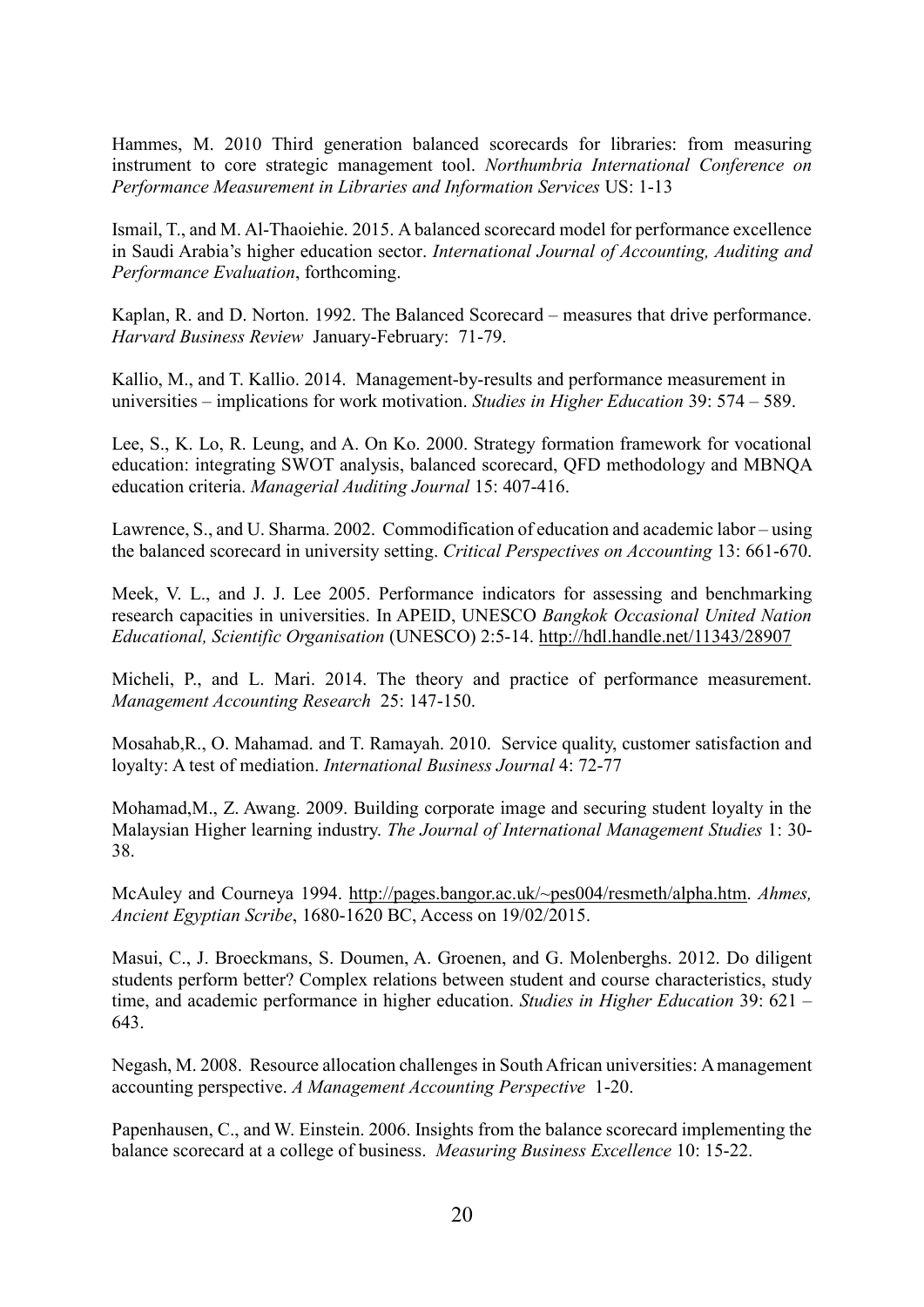Pedro, E., M. Franco. 2015. The importance of networks in the transnational mobility of higher education students: attraction and satisfaction of foreign mobility students at a public university. *Studies in Higher Education* 41: 9-24.

Ragavan, N., and R. Mageh. 2013. A study on service quality perspectives and customer satisfaction in new private sector banks. *IOSR Journal of Business and Management* 2: 26-33.

Rajesh, R., S. Pugazhendhi, K. Ganesh, Y. Ducq, and L. Koh. 2012. Generic balanced scorecard framework for third party logistics service provider. *International Journal of Production Economics* 140: 269-277.

Silivia, C., 2008. An empirical research about the possibility of implementing balanced scorecard in universities. *3rd International Conference, Law and Business* 4: 245-250.

Sordo,C., R. Orelli, E. Padovani, and S. Gardini. 2012. Assessing global performance in universities: an application of balanced scorecard. *Procedia- Social and Behavioral Sciences* 46: 4793- 4797.

Siakas, K., A. Prigkou, and S. Draganidis. 2005. Enhancing organization effectiveness, achieving excellence and competitive advantage in higher education by balanced scorecard. *2nd International Conference on Enterprise System and Accounting ICESAcc*: 11-12.

Sudirman, I. 2012. Implementing balanced scorecard in higher education management – case study: Hasanuddin University of Indonesia. *International Journal of Business and Social Science* 3: 199-202.

Smith, C., and K. Worsfold. 2014. WIL curriculum design and student learning: a structural model of their effect on student satisfaction. *Studies in Higher Education* 39: 1070 – 1084.

Umashankar, V., and K. Dutta. 2007. Balanced scorecard in managing higher education institutions: an Indian perspective. *International Journal of Educational Management* 21: 54- 55

Valmohammadi, C., and A. Servati. 2011. Performance measurement system implementation using balanced scorecard statistical methods. *International Journal of Productivity and Performance Management* 60: 493-509.

Williams, R., and G. Rassenfosse. 2014. Pitfalls in aggregating performance measures in higher education. *Studies in Higher Education* 3 – 11.

Wu, H., Y. Lin, and C. Chang. 2011. Performance evaluation of extension education centers in universities based on the balance scorecard. *Evaluation and Program planning* 34: 37-49.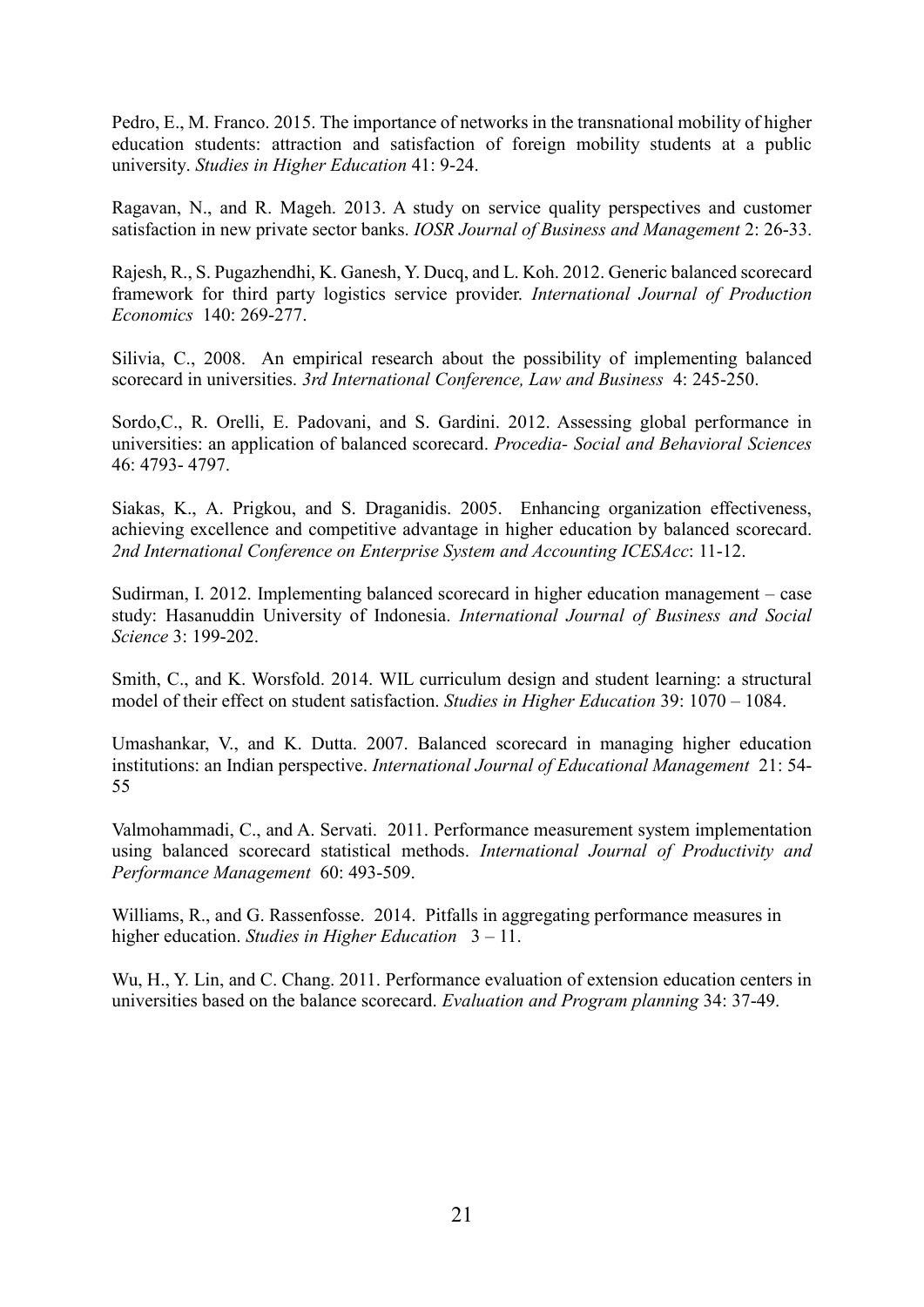#### **Figure 1: The strategic linkage model in Destination Statement of 3rd GBSC**



**Figure.2: Developing KPIs for CIC – reasonable relationship Engineering School at Zayed Campus**

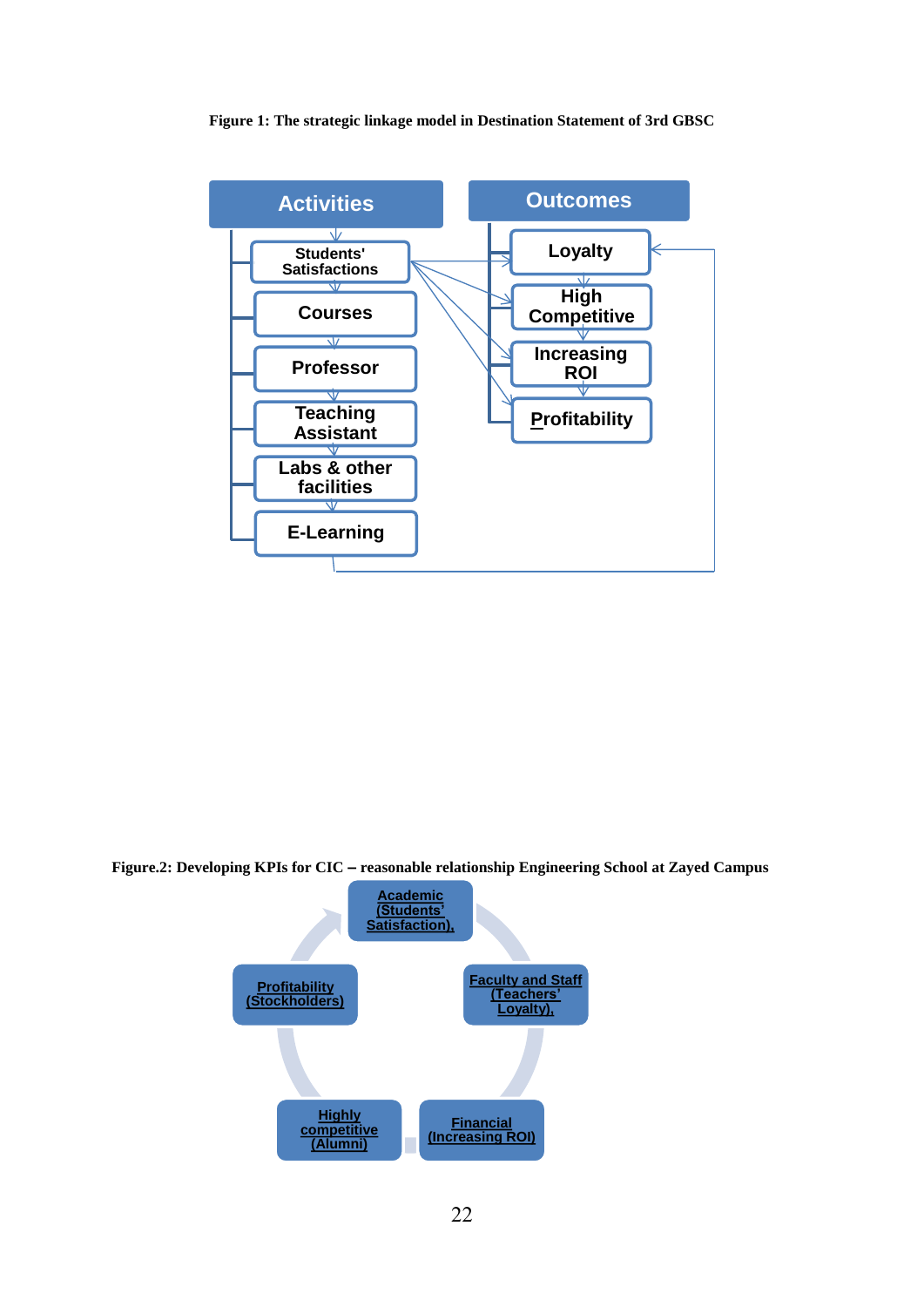# **Table 1: The sample**

|                                   |            | $\frac{0}{0}$ |
|-----------------------------------|------------|---------------|
| Initial questionnaires            | <b>200</b> | 100%          |
| Returned questionnaires           | 100        | 50%           |
| Less: questionnaires with missing |            | 5.5%          |
| data                              |            |               |
| Usable question paires            | 89         | 44.5%         |

# **Table 2: Sample description**

| Sample   | Academic<br>vear   | Faculty/specialisation                         | Time             | Age                        | Living<br>area | Grads                                                         | No.<br>(SSF) | Per<br>percent |
|----------|--------------------|------------------------------------------------|------------------|----------------------------|----------------|---------------------------------------------------------------|--------------|----------------|
| Students | The first<br>level | Faculty of engineering<br>civil specialisation | $1st$ June, 2014 | From 18 to<br>20 years old | Cairo          | Mixed Grads<br>satisfaction/good<br>' very<br>good/excellent) | 89           | 44.5%          |

# **Table 3: The interviews sample**

| Sample                                     | CIC's management | CIC's shareholders | CIC's quality assurance |
|--------------------------------------------|------------------|--------------------|-------------------------|
|                                            |                  |                    | unit                    |
| Initial interviews numbers                 | 12               | 6                  | 25                      |
| Initial interviews per cent                |                  | 100 %              |                         |
| Less: interviews with missing responses    | 4                | 3                  |                         |
| interviews with missing responses per cent | 33.3%            | 50%                | 20%                     |
| Usable interviews numbers                  | 8                | 3                  | 20                      |
| Usable interviews per cent                 | 66.7%            | 50%                | 80%                     |

# **Table 4: KPIs Outcomes**

|                                                              | KPI1            | KPI <sub>2</sub> | KPI3            | KPI4    | KPI <sub>5</sub> | Cost           |
|--------------------------------------------------------------|-----------------|------------------|-----------------|---------|------------------|----------------|
| Categories                                                   | Activity        | Outcome          | Outcome         | Outcome | Outcome          |                |
| Course $(x1)$                                                | $*W11$          | W <sub>12</sub>  | W13             | W14     | W <sub>15</sub>  | $*C1$          |
| The Course Material (Textbooks, Hand-outs,<br>Slides) $(x2)$ | W <sub>21</sub> | W <sub>22</sub>  | W <sub>23</sub> | W24     | W <sub>25</sub>  | C2             |
| Professor $(x3)$                                             | W31             | W32              | W33             | W34     | W <sub>35</sub>  | C <sub>3</sub> |
| E-Learning/Course Management System<br>(CMS)(x4)             | W41             | W42              | W43             | W44     | W45              | C <sub>4</sub> |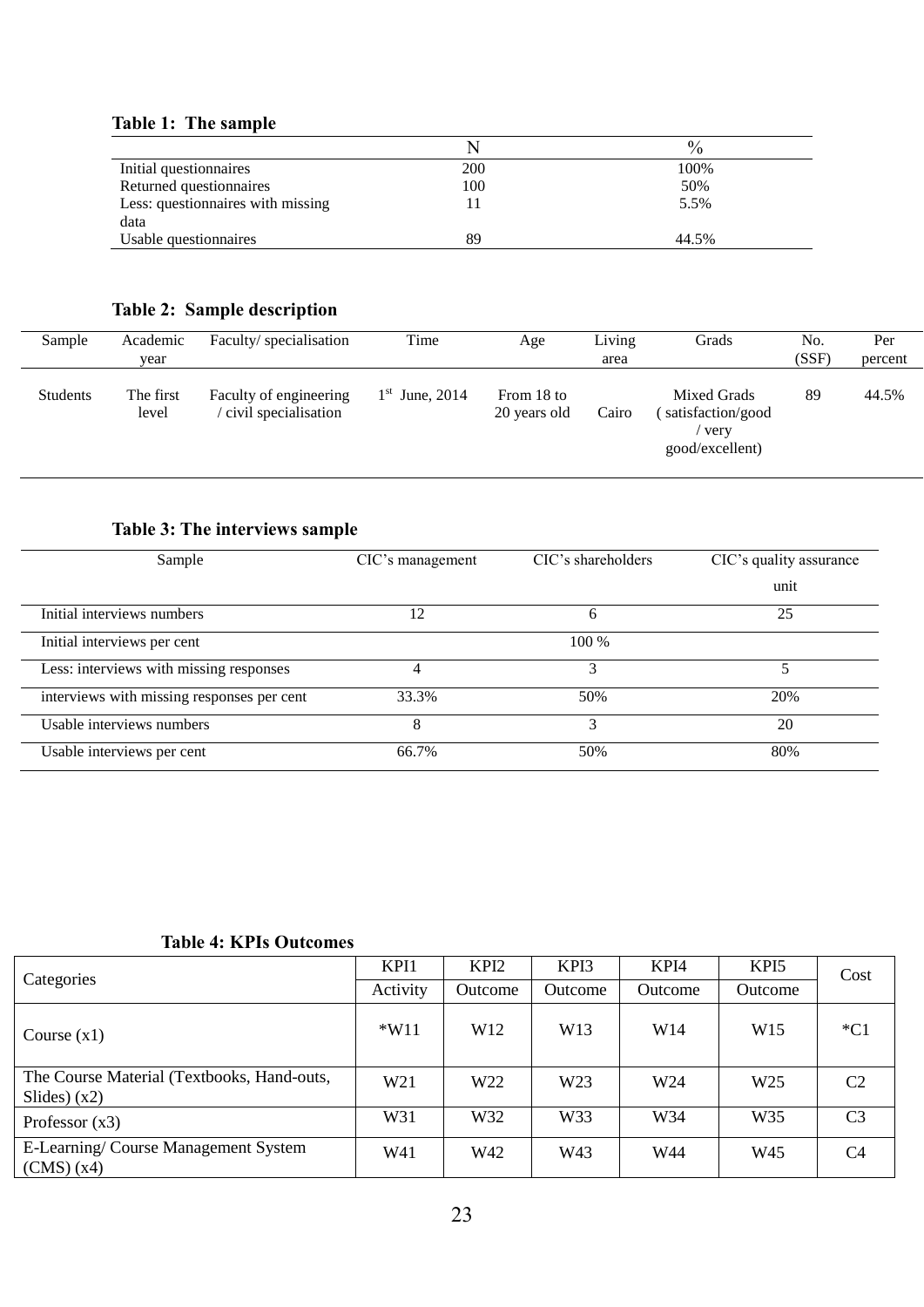| Teaching Assistant / Lab Assistant $(x5)$ | W5 | <b>TTTHA</b><br>W 5 | W52 | <b>TTTF</b> | W55 |  |
|-------------------------------------------|----|---------------------|-----|-------------|-----|--|
| J. TT I                                   |    |                     |     |             |     |  |

-\* W= weighted and \*C= Cost

#### **Table 5: Optimal Outcomes**

| Categories                                              | Cost       | Optimal<br>outcomes |
|---------------------------------------------------------|------------|---------------------|
| Course $(x1)$                                           | $*1,602.0$ | $*8,010$            |
| The Course Material (Textbooks, Hand-outs, Slides) (x2) | 445.0      | 2,225               |
| Professor $(x3)$                                        | 1,424.0    | 7,120               |
| E-Learning/ Course Management System (CMS) (x4)         | 445.0      | 2,225               |
| Teaching Assistant / Lab Assistant (x5)                 | 890.0      | 4,450               |

\*Optimal outcome for course(x1) =  $5*89*18$  (number of PM) =  $8010$ 

\*Cost for course(x2) =  $8010 / 5 = 1602.0$ 

## **Table 6: Weighted Values of KPIs**

| Categories                                 | KPI1     | KPI <sub>2</sub> | KPI3    | KPI4    | KPI5    | Cost    |
|--------------------------------------------|----------|------------------|---------|---------|---------|---------|
|                                            | Activity | Outcome          | Outcome | Outcome | Outcome |         |
| Course $(x1)$                              | 0.05     | 0.07             | 0.13    | 0.4     | 0.13    | 1,602.0 |
| The Course Material (Textbooks, Hand-outs, | 0.16     | 0.07             | 0.10    | 0.3     | 0.12    | 445.0   |
| Slides $(x2)$                              |          |                  |         |         |         |         |
| Professor $(x3)$                           | 0.03     | 0.02             | 0.08    | 0.4     | 0.2     | 1,424.0 |
| E-Learning/Course Management System        | 0.3      | 0.3              | 0.12    | 0.07    | 0.02    | 445.0   |
| (CMS)(x4)                                  |          |                  |         |         |         |         |
| Teaching Assistant / Lab Assistant $(x5)$  | 0.04     | 0.01             | 0.05    | 0.4     | 0.2     | 890.0   |

Weighted (KPIs) of Course (x1):

Course (x1) KPI1 =  $86/1602 = 0.05$ 

Course (x2) KPI2 =  $125/1602 = 0.07$ 

Course(x3) KPI3 =  $214/1602 = 0.13$ 

Course(x4) KPI4 =  $721/1602 = 0.4$ 

Course (x5) KPI5 =  $222/1602 = 0.13$ .

Note: Similarly of calculating Course (x1) we could get the weighed value of the other SSF categories.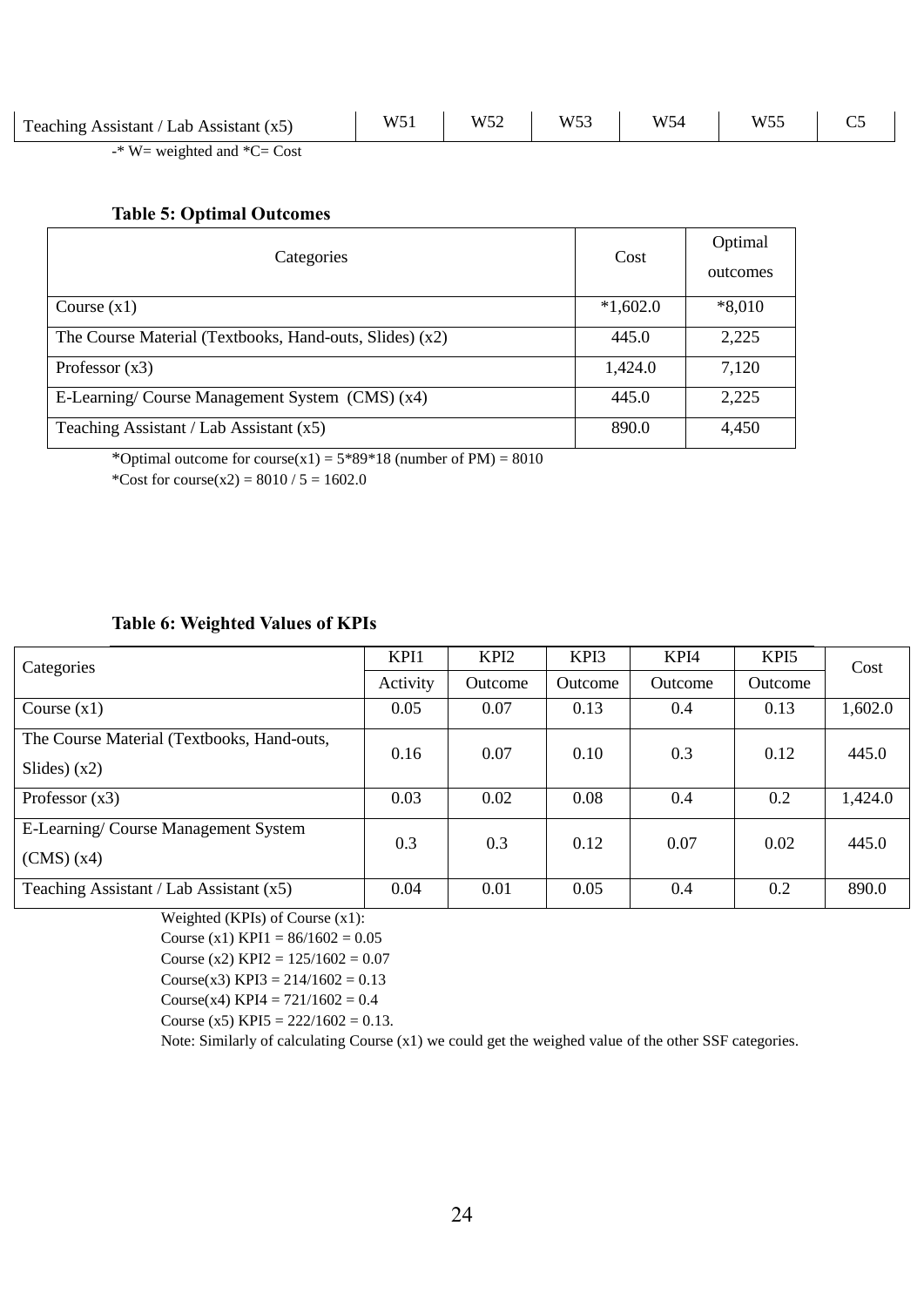|  |  | <b>Table 7: Weighted Value of Total Activities and Outcomes</b> |  |  |
|--|--|-----------------------------------------------------------------|--|--|
|--|--|-----------------------------------------------------------------|--|--|

| Categories                                              | Activities | <b>Outcomes</b> | Total |
|---------------------------------------------------------|------------|-----------------|-------|
| Course $(x1)$                                           | 1,602.0    | 3370            | 4972* |
| The Course Material (Textbooks, Hand-outs, Slides) (x2) | 445.0      | 713             | 1158  |
| Professor $(x3)$                                        | 1,424.0    | 3055            | 4479  |
| E-Learning/ Course Management System (CMS) (x4)         | 445.0      | 337             | 782   |
| Teaching Assistant / Lab Assistant $(x5)$               | 890.0      | 2080            | 2970  |

The weighted value of outcomes for Course $(x1)$  = aggregation of general valuation relevance (4972) – weighted value of cost (activities) (1602) = 3370. \*Total value of general valuation relevance = summation of (strongly disagree) response =  $86*1$  + summation of (disagree) response =  $125*2 = 250$  + summation of (Neither agree nor disagree) response =  $214*3$  = summation of (agree) response =  $721*4$  + summation of (strongly agree) response  $= 222*5$ , the total is  $= 4972$ . Note; similarly, of calculating Course (x1) we could get the weighed value of the outcomes for the other KPIs categories.

| Cronbach's Alpha | Cronbach's a Based on | Number of items | <b>SSF</b> Categories | Squared multiple |
|------------------|-----------------------|-----------------|-----------------------|------------------|
|                  | standardized items    |                 |                       | correlation      |
| 0.326            | 0.385                 | 20              | H12, x1               | 0.567            |
| 0.636            | 0.413                 | 23              | H12, x1, x2           | 0.602            |
| 0.546            | 0.588                 | 40              | H12, x1, x2, x3       | 0.719            |

#### **Table 8: Cronbach's alpha.**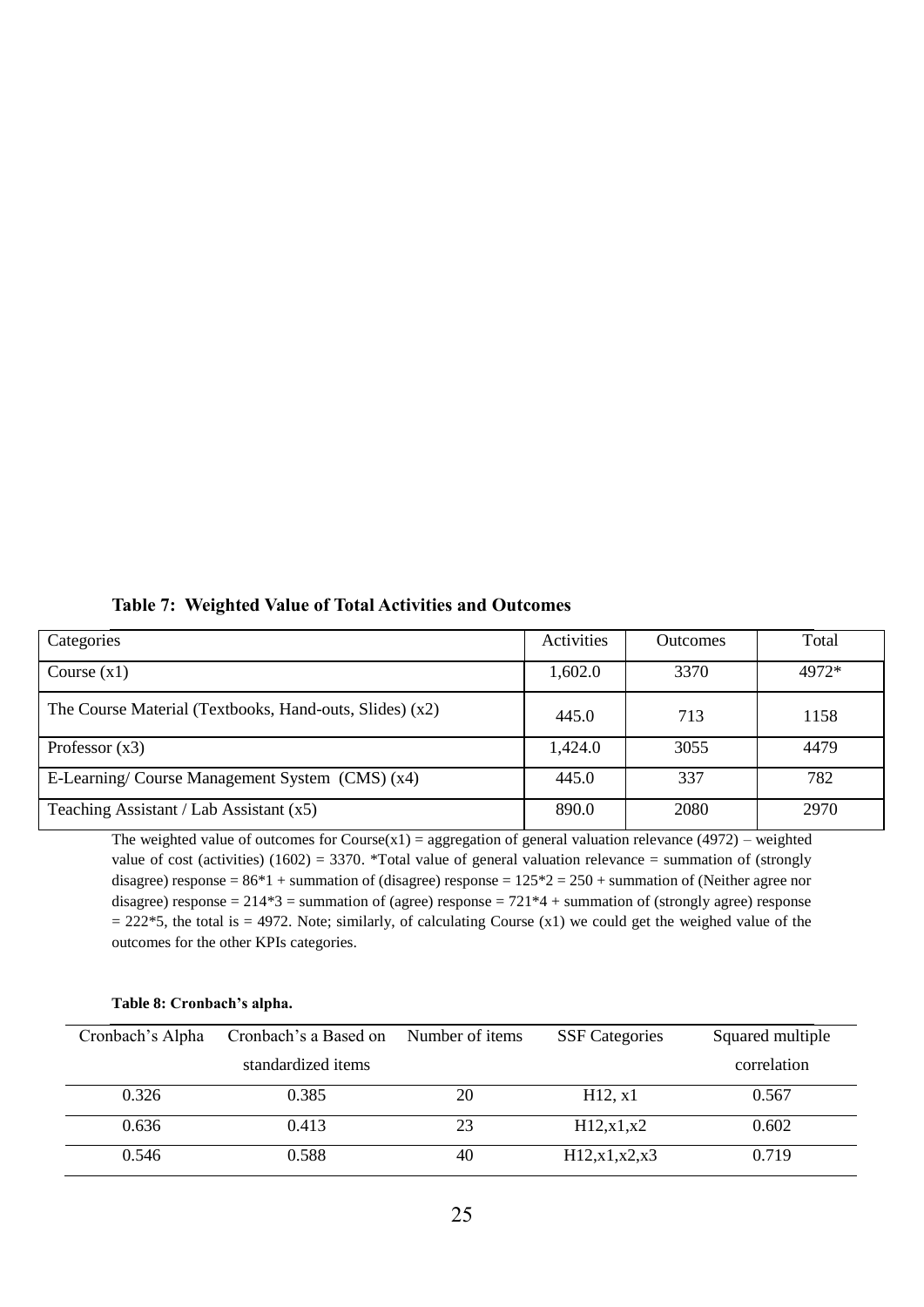| 0.481                 | 501<br>∪.J∠⊥ | 45 | H12, x1, x2, x3, x4     | 0.734 |  |
|-----------------------|--------------|----|-------------------------|-------|--|
| $\Omega$ 521<br>v.vji | 0.578        | 54 | H12, x1, x2, x3, x4, x5 | 0.810 |  |

**Table 9: Results of correlation analysis** 

| Question No.    | Correlation coefficient | p-value   | Number of responses |  |
|-----------------|-------------------------|-----------|---------------------|--|
| $\rm H1$        | 0.069                   | 0.512     | 89                  |  |
| $\rm H2$        | 0.028                   | 0.792     | 89                  |  |
| H3              | 0.205                   | 0.053     | 89                  |  |
| H4              | 0.196                   | 0.113     | 89                  |  |
| H <sub>5</sub>  | 0.065                   | 0.543     | 89                  |  |
| $_{\rm H6}$     | $\sim 0.102$            | 0.340     | 89                  |  |
| $\rm H7$        | 0.192                   | 0.072     | 89                  |  |
| $_{\rm H8}$     | 0.086                   | .423      | 89                  |  |
| H9              | $0.051\,$               | 0.632     | 89                  |  |
| H10             | 0.029                   | 0.786     | 89                  |  |
| H11             | 0.089                   | 0.406     | 89                  |  |
| H12             | $0.991***$              | $0.001\,$ | 89                  |  |
| H13             | 0.086                   | 0.420     | 89                  |  |
| H15             | 0.138                   | 0.727     | 89                  |  |
| H16             | 0.732                   | 0.037     | 89                  |  |
| H17             | 0.958                   | $0.006\,$ | 89                  |  |
| H18             | 0.228                   | 0.023     | 89                  |  |
| H19             | $0.161\,$               | 0.131     | 89                  |  |
| H20             | 0.752                   | 0.034     | 89                  |  |
| H21             | $-0.341***$             | $0.001\,$ | 89                  |  |
| H22             | 0.202                   | 0.137     | 89                  |  |
| H <sub>23</sub> | 0.577                   | 0.060     | 89                  |  |
| H <sub>24</sub> | 0.305                   | $0.110\,$ | 89                  |  |
| H25             | 0.811                   | 0.026     | 89                  |  |
| H26             | 0.578                   | 0.060     | 89                  |  |
| H <sub>27</sub> | 0.428                   | 0.085     | 89                  |  |
| H <sub>28</sub> | 0.201                   | 0.137     | 89                  |  |
| H <sub>29</sub> | 0.741                   | 0.035     | 89                  |  |
| H30             | 0.299                   | 0.111     | 89                  |  |
| H31             | 0.905                   | 0.010     | 89                  |  |
| H32             | $0.118\,$               | 0.167     | 89                  |  |
| H33             | $-0.175$                | 0.100     | 89                  |  |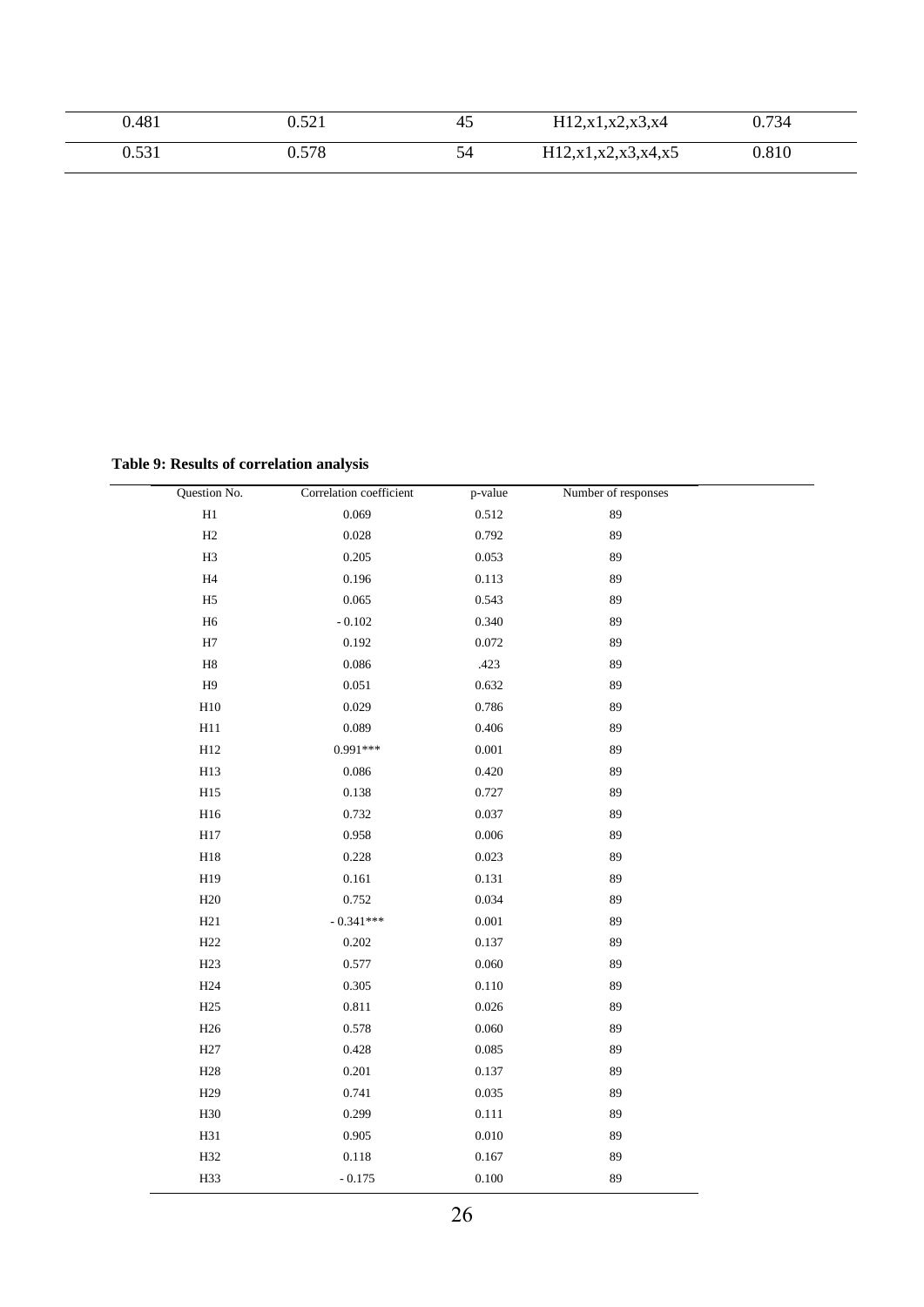| H34             | 0.427      | 0.077 | 89 |
|-----------------|------------|-------|----|
| H35             | 0.747      | 0.035 | 89 |
| H36             | 0.390      | 0.092 | 89 |
| H37             | 0.233      | 0.028 | 89 |
| H38             | 0.138      | 0.197 | 89 |
| H39             | 0.395      | 0.091 | 89 |
| H40             | 0.160      | 0.135 | 89 |
| H41             | 0.641      | 0.050 | 89 |
| H42             | 0.315      | 0.003 | 89 |
| H43             | 0.261      | 0.120 | 89 |
| H44             | 0.259      | 0.121 | 89 |
| H45             | 0.190      | 0.075 | 89 |
| H46             | $-0.297$   | 0.112 | 89 |
| H47             | 0.849      | 0.020 | 89 |
| H48             | $0.903***$ | 0.001 | 89 |
| H <sub>49</sub> | 0.604      | 0.056 | 89 |
| H <sub>50</sub> | 0.158      | 0.139 | 89 |
| H <sub>51</sub> | $0.802***$ | .002  | 89 |
| H <sub>52</sub> | $-0.174$   | 0.145 | 89 |
| H <sub>53</sub> | 0.395      | 0.091 | 89 |
| H54             | 0.419      | 0.089 | 89 |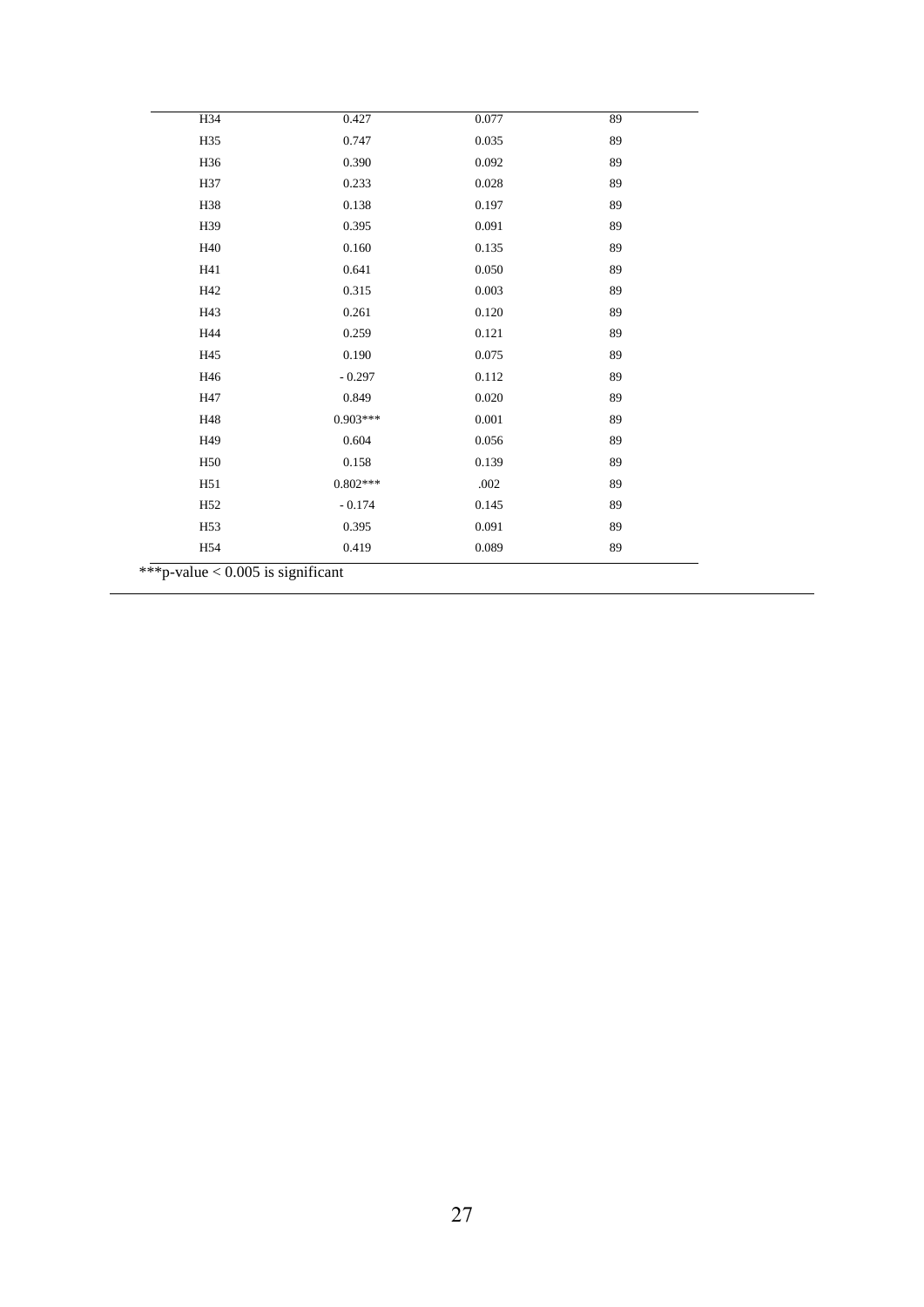|                                                              | KPI1     | KPI <sub>2</sub> | KPI3    | KPI4    | KPI <sub>5</sub> |                     |
|--------------------------------------------------------------|----------|------------------|---------|---------|------------------|---------------------|
| Categories                                                   | Activity | <b>Outcome</b>   | Outcome | Outcome | Outcome          | Optimal<br>outcomes |
| Course $(x1)$                                                | 0.01     | 0.03             | 0.08    | 0.3     | 0.13             | 8,010               |
| The Course Material (Textbooks, Hand-outs,<br>Slides) $(x2)$ | 0.03     | 0.02             | 0.06    | 0.2     | 0.12             | 2,225               |
| Professor $(x3)$                                             | 0.007    | 0.009            | 0.04    | 0.3     | 0.2              | 7,120               |
| E-Learning/Course Management System<br>(CMS)(x4)             | 0.07     | 0.12             | 0.07    | 0.05    | 0.02             | 2,225               |
| Teaching Assistant / Lab Assistant $(x5)$                    | 0.009    | 0.006            | 0.03    | 0.3     | 0.2              | 4,450               |

# **Table 10, Estimation Weighted Values of KPIs after applying the New Model**

Weighted KPIs through SHILP model of Course (x1) Course (x1) KPI1 =  $86/8010 = 0.01$ Course (x2) KPI2 =  $250/8010 = 0.03$ Course(x3) KPI3 =  $642/8010 = 0.08$ Course(x4) KPI4 =  $2884 / 8010 = 0.3$ Course (x5) KPI5 =  $1110/8010 = 0.13$ . Note: Similarly of calculating Course (x1) we could get the weighed value of the other categories KPIs.

| Categories                                              | Activities | <b>Outcomes</b> | Total |
|---------------------------------------------------------|------------|-----------------|-------|
| Course $(x1)$                                           | 4972       | 3038            | 8,010 |
| The Course Material (Textbooks, Hand-outs, Slides) (x2) | 1158       | 1067            | 2,225 |
| Professor $(x3)$                                        | 4479       | 2641            | 7,120 |
| E-Learning/Course Management System (CMS) (x4)          | 782        | 1443            | 2,225 |

## **Table 11: Estimation of Activities Weighted Values**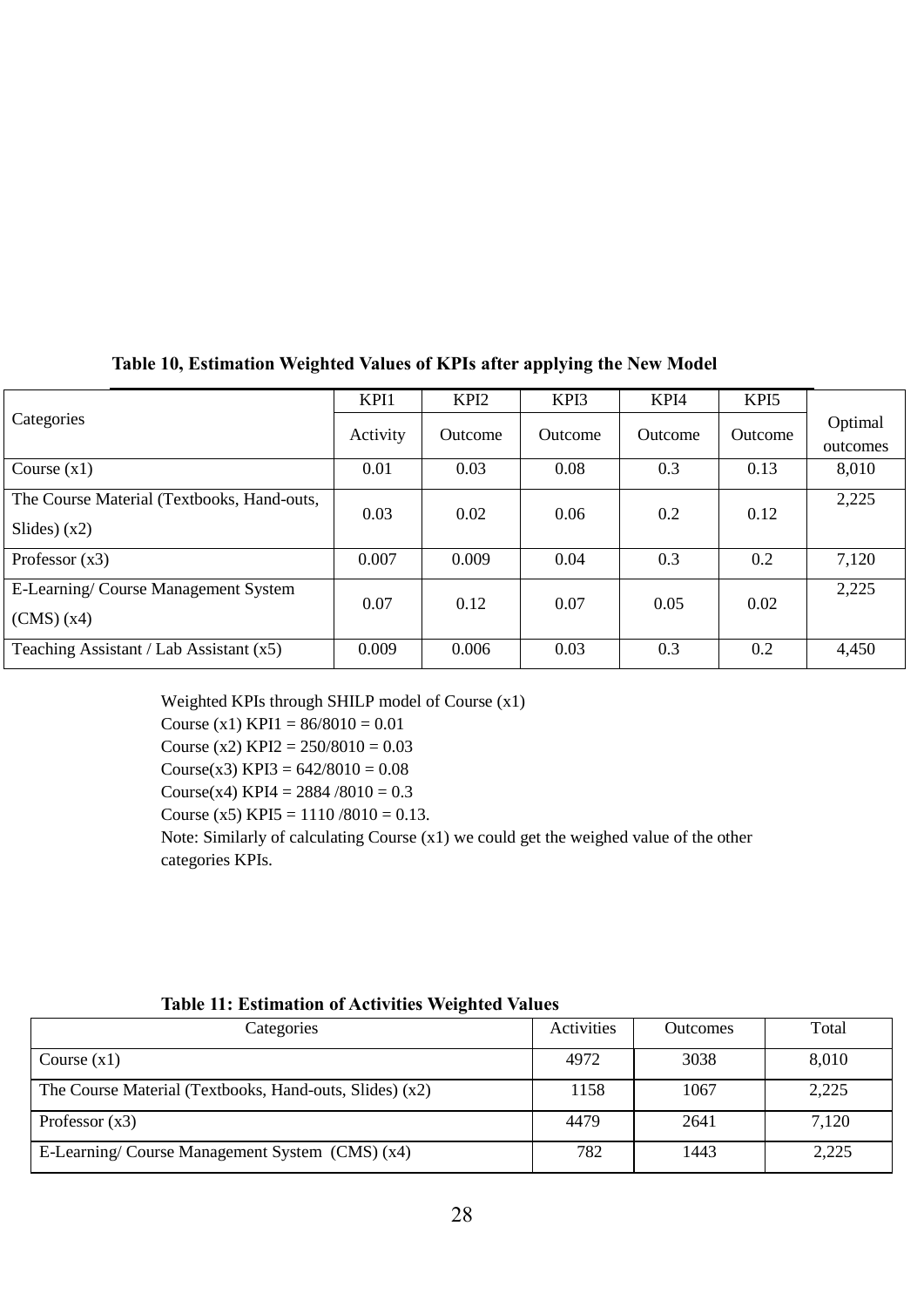| Teaching Assistant / Lab Assistant $(x5)$                                                                                                                                                                                                                   | 2970 | 1480 |  |  |
|-------------------------------------------------------------------------------------------------------------------------------------------------------------------------------------------------------------------------------------------------------------|------|------|--|--|
| $\mathbf{Th}_{i,j}$ and the decline of esterminal $\mathbf{Q}$ of $\mathbf{C}\mathbf{D}\mathbf{C}\mathbf{C}\mathbf{V}\mathbf{D}\mathbf{I}_{i}$ . $\mathbf{C}_{i,j}$ $\mathbf{C}_{i,j}$ and $\mathbf{C}_{i,j}$ and $\mathbf{C}_{i,j}$ and $\mathbf{C}_{i,j}$ |      |      |  |  |

The weighted value of outcomes (3rd GBSCKPIs) for  $Course(x1) = total optimal outcomes$ (8010) - aggregation of general valuation relevance (4972) = 3038

Note; similarly of calculating Course (x1) we could get the weighed value of the outcomes for the other categories KPIs

### **Table 12: Results of SHILP Model**

| Categories                                              | <b>Benchmarks</b> | <b>Optimal Outcomes</b> |  |
|---------------------------------------------------------|-------------------|-------------------------|--|
| Course $(x1)$                                           | $80\% *$          | 62%                     |  |
| The Course Material (Textbooks, Hand-outs, Slides) (x2) | 90%               | 52%                     |  |
| Professor $(x3)$                                        | 80%               | 63%                     |  |
| E-Learning/ Course Management System (CMS) (x4)         | 90%               | 33%                     |  |